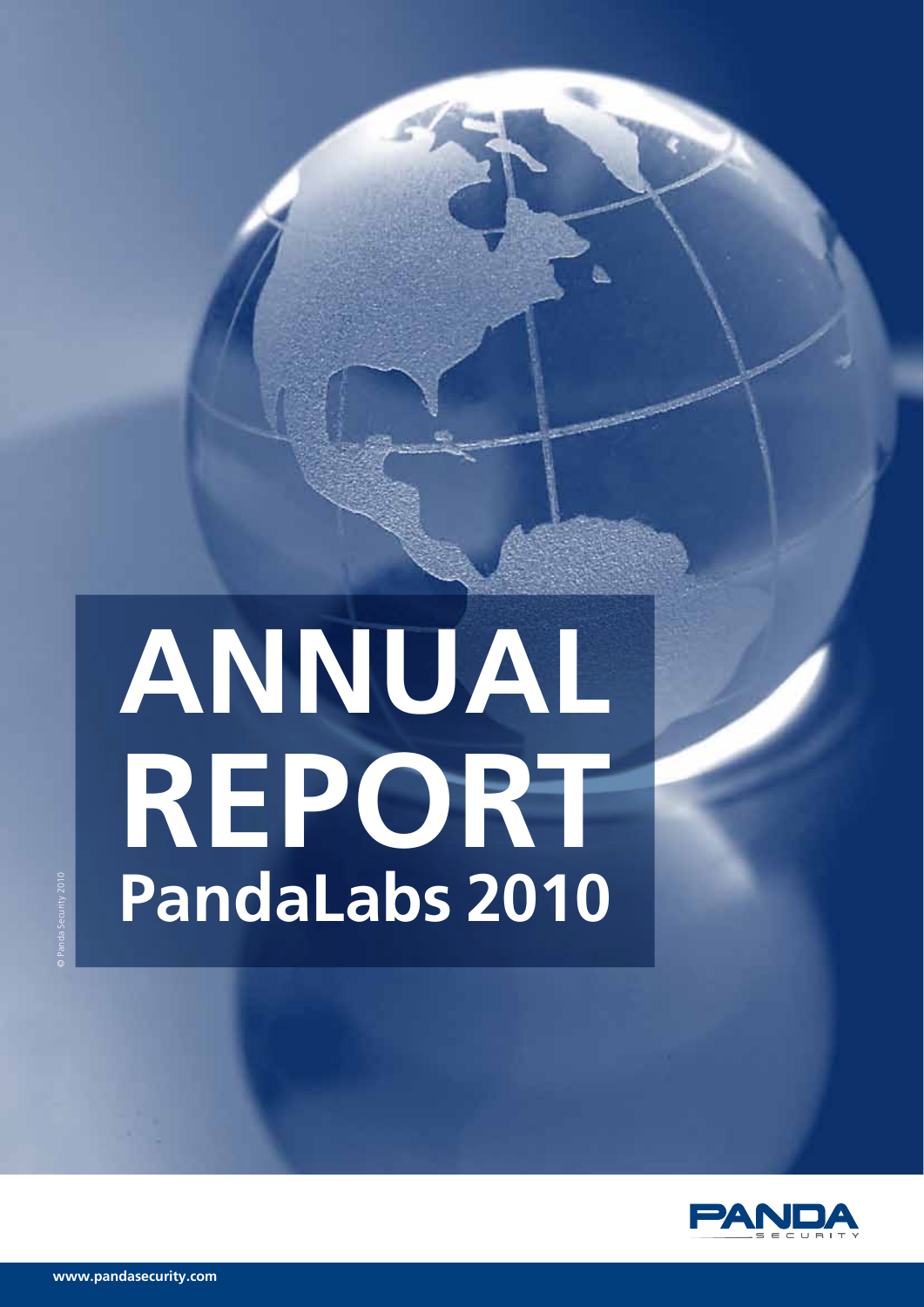# **Index** *PAGE.02*

| <b>Introduction</b>                       | 03 |
|-------------------------------------------|----|
| <b>Threats in 2010</b>                    | 04 |
| Stuxnet, Iran and nuclear plants          | 04 |
| Cyber war                                 | 05 |
| Aurora                                    | 06 |
| Cyber-crime                               | 06 |
| Cyber-protests                            | 07 |
| Mariposa                                  | 09 |
| Social networks                           | 11 |
| Rogueware                                 | 16 |
| 2010 in figures                           | 19 |
| <b>More BlackHat SEO</b>                  | 22 |
| <b>Windows 7 vs Mac OS X Snow Leopard</b> | 23 |
| <b>Cell phone security</b>                | 25 |
| Spam in 2010                              | 26 |
| <b>Vulnerabilities in 2010</b>            | 28 |
| <b>Trends in 2011</b>                     | 30 |
| <b>Conclusion</b>                         | 32 |
| <b>About PandaLabs</b>                    | 33 |

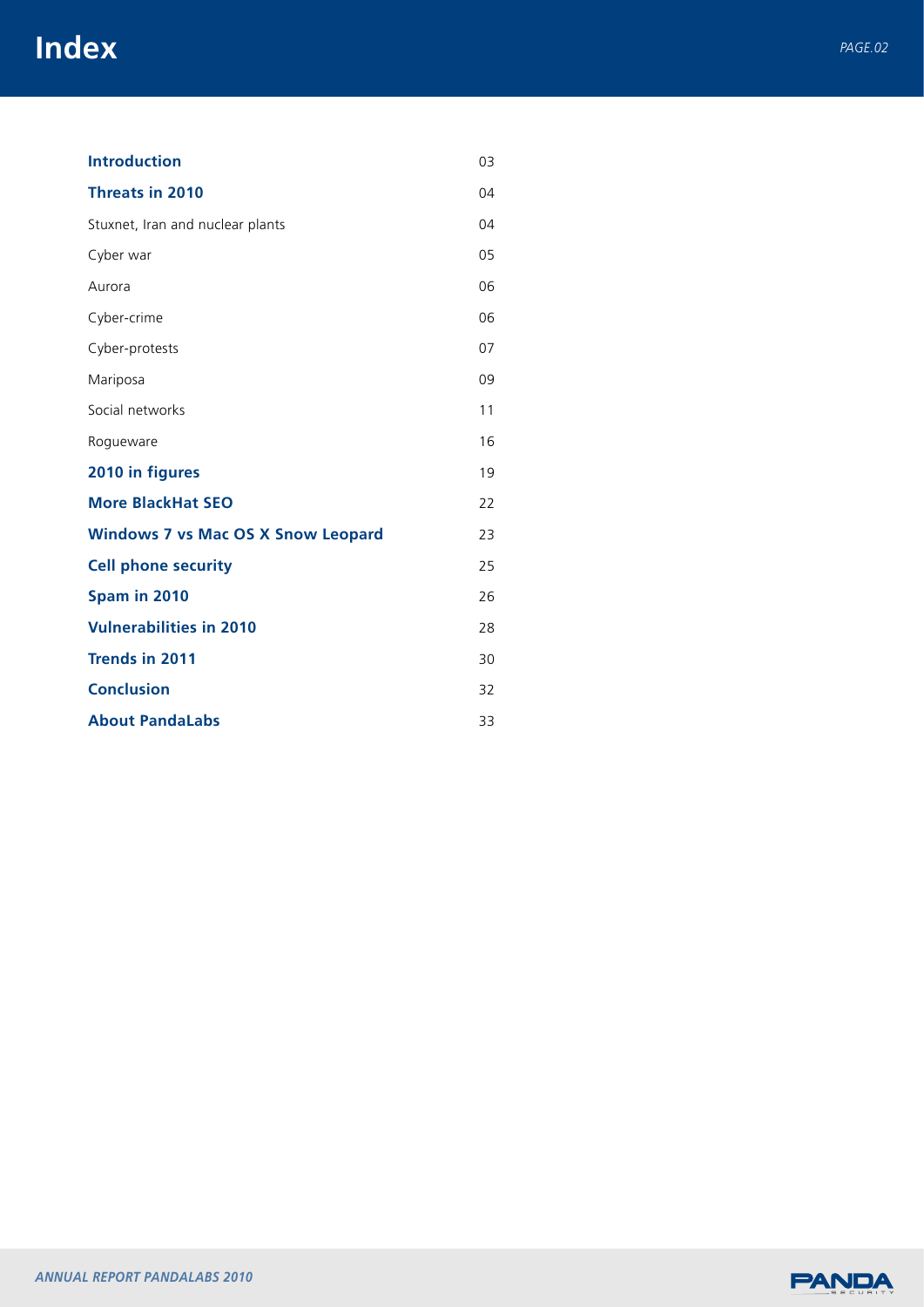We must admit that for those of us who have spent many years working in the world of security, 2010 has been particularly interesting. We have had everything: massive propagation of traditional, classic viruses; more BlackHat SEO attacks; social media used to distribute malware; hijacking of functions on popular websites, etc…

But overall, there is no doubt that 2010 has been a significant year in terms of security and privacy. Now, more than ever, we really feel that there is a genuine effort towards improving the security of businesses and individuals. Why? It's simple: several arrests have been made during the year (in particular, of course, those of Operation Mariposa), which were the result of investigative work by police forces in many countries. Even though there is a long way to go before we can feel truly secure, at least we are heading in the right direction.

It is also highly positive -in terms of awareness and education- that news related to security is seeing the light and the public are able to see what cyber-crime is all about. Some years ago, when we talked about cyber-war or cyber-terrorism, many journalists -people outside the world of security- looked at us as if we were talking about the latest Spielberg thriller. Now it is a reality (in fact it always was, but now it is reported).

Governments are taking it seriously, and are preparing themselves for what may happen. We will be looking at most significant stories to offer an insight into how serious this issue is. Cyber-security commands are being set up in several countries, along with improved legislation, preventive measures, etc.

This year has also witnessed the beginning of the era of cyber-protests or 'hacktivism'. The international coordination initiated by the Anonymous group in launching DDoS attacks against copyright protection societies, and later other organizations in support of Julian Assange, of Wikileaks, would appear to have stirred the virtual community into defending their rights and freedoms.

Apple's Mac also seems to have become a more popular target for cyber-criminals. Who, by the way, continue to profit enormously at the expense of innocent victim. This year more than 20 million new strains of malware have appeared, and we now have 60 million examples of malware classified in the Collective Intelligence database. Not an encouraging panorama… and certainly no time to drop your guard.

Microsoft has published 89 security updates this year, and Mac was already up to 175 by October. Android would also appear to be in the sights of cyber-criminals, although to a much lesser extent. So, once again there is more malware, designed with more ingenuity; with more distribution and infection vectors; exploiting numerous vulnerabilities; affecting more platforms… and… well why not just read this year's report? We hope you enjoy it!

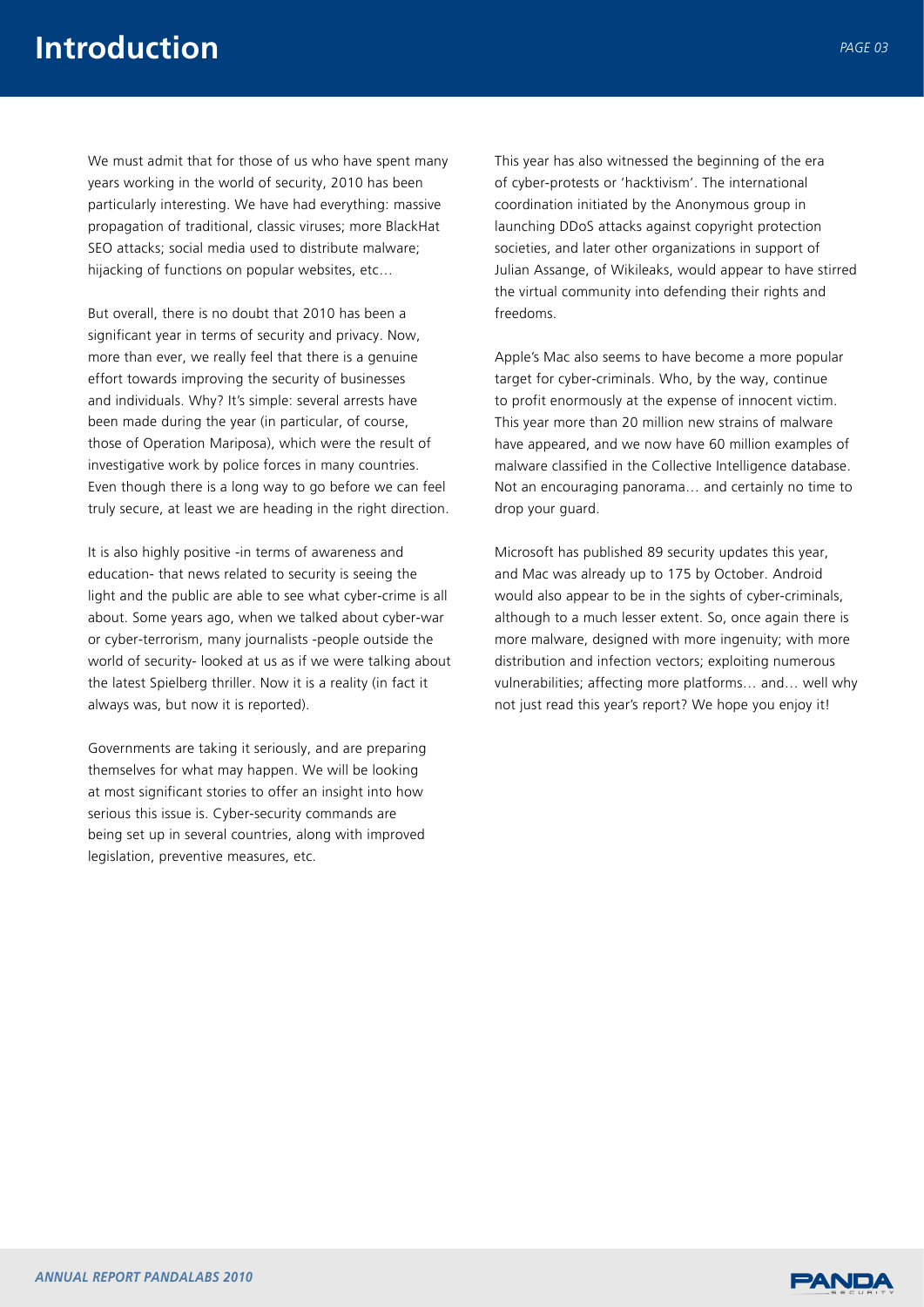This year has been an intense year for threats, and many issues have shaken the world of IT security. The dismantling of the Mariposa botnet, the "Here you Have" worm –an attack claimed by the Iraqi resistance-, 0-Day vulnerability exploits, Stuxnet and the attack on nuclear plants (SCADA systems), the Rainbow or OnMouseOver worm on Twitter, hijacking of the Facebook "Like" button, Android threats (such as FakePlayer), the launch of cyber-activism led by Anonymous, Wikileaks… In short, a year full of security-related events of all shapes and sizes. No doubt an indication that 2011 could be an interesting year.

## **Stuxnet, Iran and nuclear plants**

This, without doubt, has been one of the incidents of the year. In July, we had news that a new worm, Stuxnet, had been discovered. Just one of the many thousands that appear every day, so why was this so special? At first glance it was a worm that spread through USB devices, like many others. But there was something special: simply by viewing the content of the USB drive, for example, using Windows Explorer, your computer would be infected. This was achieved through a 0-Day implemented in the worm, exploiting a previously unknown Windows vulnerability. As if this wasn't enough, it used other 0-Day vulnerabilities, as well as some that were already known.

To ensure that it went undetected, it installed a driver to implement rootkit techniques, a driver that was signed with legitimate -but stolen- digital signatures. Yet it didn't take any action on infected computers, other than self-propagating. Unless, that is, there was a Siemens PLC (Programmable Logic Controller) installed on the system. In this case it would use another unknown vulnerability, in the PLC, to read and write information.

So far all this is confirmed information, but this incident has also spurred a lot of rumors over the last few months. The complexity of Stuxnet suggests that it is the work of a team of highly specialized technicians, with considerable financial support (we're talking about millions of dollars), equipment and the ability to purchase 0-Day exploits on the black market. This has led to speculation that a country could be behind the attack. China? the USA? Nobody knows. But nevertheless, one vital ingredient was missing in this intriguing spy story: a target. Then a German researcher indicated that the infection ratio in

Iran was unusually high, and that these types of Siemens controllers were used in nuclear plants, such as the Bushehr plant in Iran. This led some to point the finger at Israel, particularly as there were references in Stuxnet that could be interpreted as the signature of the only democratic country in the Middle East.



*NATANZ URANIUM ENRICHMENT CENTRIFUGE*

In addition, there was another possible target of Stuxnet, the Natanz uranium enrichment centrifuge, which also use Siemens PLCs, meaning that Stuxnet could be used to alter the speed of the centrifuge equipment.

What we do know for sure is that the Bushehr nuclear plant was infected, or at least this has been **confirmed**  by the Iranian authorities. In fact in December, the Iranian president **Mahmoud Ahmadinejad**, admitted that Stuxnet had affected the country's nuclear installations, confirming it as the outstanding incident of the year and one of the most spectacular in the history of cyber-crime or cyber-espionage.

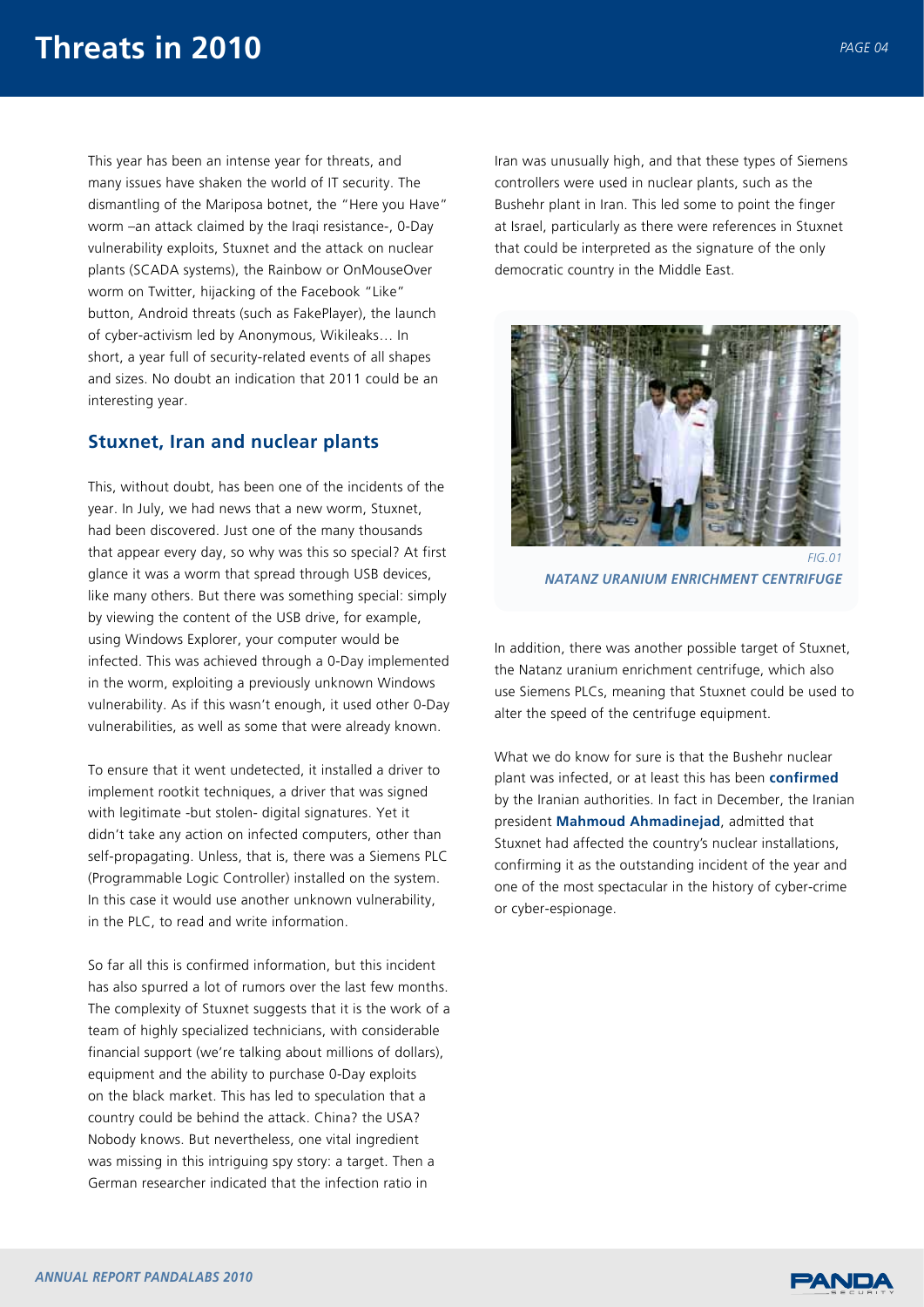## **Cyber-war**

In addition to Stuxnet, there have been other incidents that have brought home the reality of cyber-war. In January, South Korea **announced** that it was setting up a special command center to combat potential cyberattacks from North Korea and China. The United States also **acknowledged** the creation of the Navy Fleet Cyber Command, as a branch of the US military's cyber security force announced some months previously.

Along with these more serious incidences of what we could call cyber-war or perhaps cyber-defense, there have been some more 'colorful' incidents. Such was the case with the worm, dubbed 'Here you have'. This was the second variant of a worm that appeared in August, and one its main features is that the sender of the email message in which it spreads appears as "iraq\_resistance", and would seem to be linked to the Brigades of Tariq bin Ziyad brigade terrorist group.

Three days after this variant appeared, someone claiming to be the author of the worm posted a video on Youtube, signed by 'IRAQ Resistance – Leader of Tarek Bin Ziad Group'. The poster used the alias "iqziad", and according to their YouTube profile is a 26-year-old living in Spain.

**Tāriq ibn Ziyād al-Layti** (Arabic, قراط نب دايز,) died in 720) was a Berber commander who led the Muslim invasion of the Iberian Peninsula in the eighth century, conquering Visigoth Hispania, according to traditionally accepted history, based on the Arab chronicles of the 10th and 11th centuries.

The video claims the worm has been created and propagated principally to target the United States for two reasons: to commemorate the 9/11 attacks and to demand respect for Islam, with reference to the threat made by pastor Terry Jones to burn the Koran.

The video displays a map of Andalusia, Spain along with a photo and an emblem, presumably that of the group. The video transcript is as follows:

*"Hello, My nickname is Iraq Resistance. Listen to me about the reasons behind 9/September virus that affected NASA, Coca-Cola, Google, and most American ???. What I wanted to say is that the United States doesn't have the right to invade our people and steal the oil under the name of nuclear weapons. Have you seen any there? No evidence about any project. How easy you kill and destroy. Second, that the Christian, Terry Jones. What he tried to do the same day this worm spread is not even fair. I know that not all Christians are similar and some news papers wrote that I am a terrorist hacker because a computer virus and Mr. Terry Jones is not. And he is not terrorist because he affected all muslims behavior? I think, America, come on, be fair. Where is your freedom, which must end when you ???. As you say you modern educated people. I don't know that there is another one and really I don't like "smashing" and even there were no computers "smashed" as you know from the analysis report. I can "smash" all of those infected, but I wouldn't and don't use the word terrorist please. I hope all people understand that I'm not negative person. Thank you for publishing".*

But going back to more serious events, we have seen how interest in these types of situations has become a reality, with governments in several countries understanding the need to be prepared for these kinds of attacks. The British prime minister, David Cameron, **announced** a fund of 650 million pounds for cyber-security. Concern is such, that in Europe a **series of trials** were launched simulating attacks on European institutions.

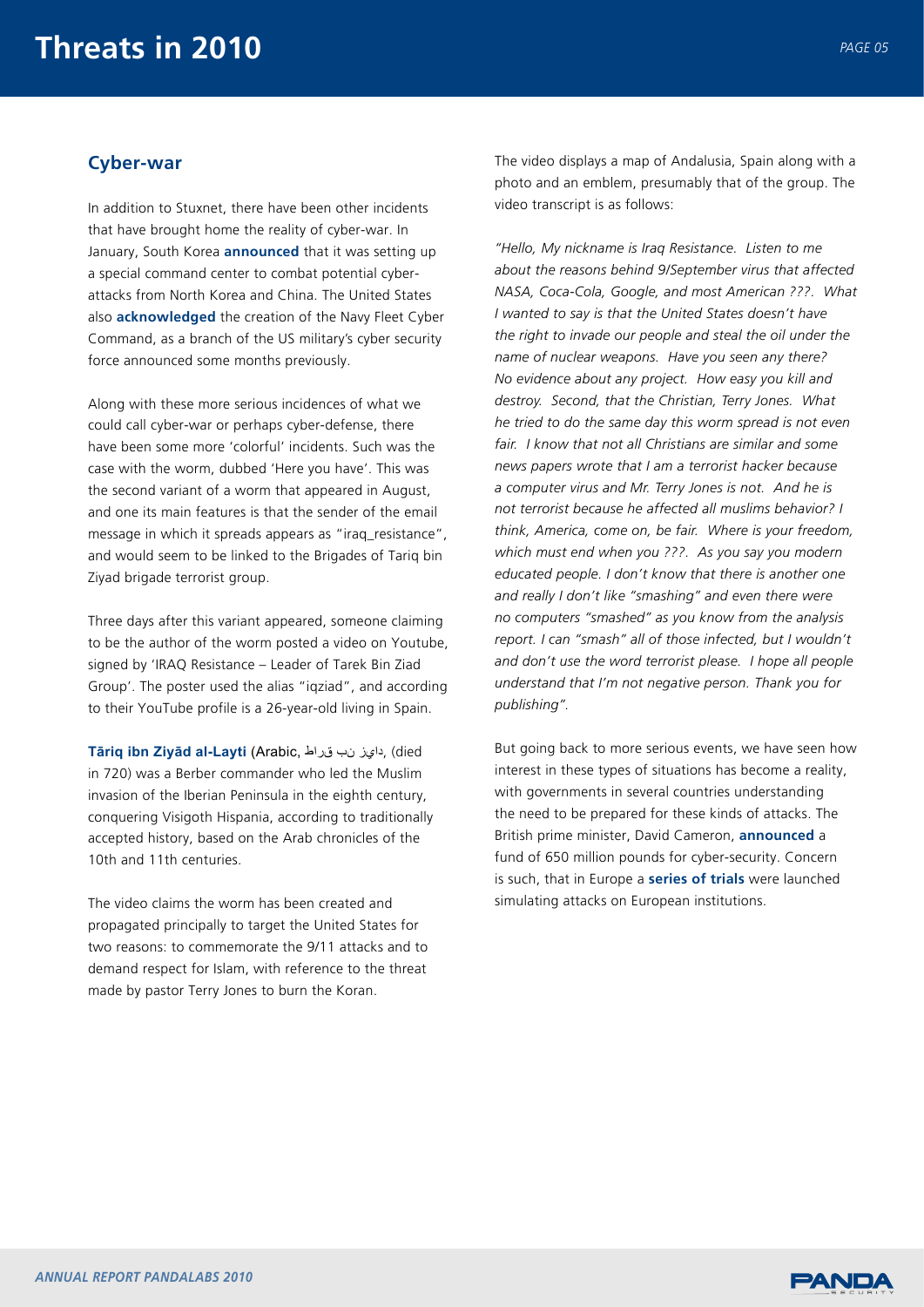# **Aurora**

We had barely entered 2010 when Google reported that a sophisticated and coordinated attack, dubbed 'Operation Aurora', had targeted a number of large multinational companies. Hackers had exploited a vulnerability in Internet Explorer to silently install a Trojan on computers, thereby remotely accessing users' confidential information.

This 0-Day vulnerability affected three versions of Internet Explorer (6, 7 and 8) on Windows 2000 SP4, WXP, 2003, Vista and Windows 7. The attack was called Aurora after investigators found the text string "aurora" in the source code of one of the Trojans involved in the attack. There are two theories about what hackers intended to achieve with this action: One argues that the intention was to steal intellectual property from large companies and the other, more simplistic, that the aim was to steal information from Gmail accounts of human rights activists in China.

Several Google employees in various countries received strange emails inviting them to access a Web page through a link. What happened then has been recognized as one of the most sophisticated cyber-attacks ever. The attack affected more than 30 multinational companies. Perhaps one of the most interesting aspects of this case, according to some sources, is that the people who received the emails were not chosen at random, rather they were high-ranking management who supposedly had privileged access rights to various applications. This is what we call a 'targeted attack', as opposed to massive or indiscriminate attacks.

The Trojan made encrypted connections to servers hosted in Texas and Taiwan. One of the main characteristics of the attack was the use of dynamic DNS, making it difficult to follow the trail. However, certain servers were identified which hosted domains registered by the Peng Yong 3322. org service in China, according to various technical reports. Google claimed that China was responsible for the attack, given that one of the source servers was in the country. The Chinese authorities denied all responsibility. It may well take some time before we really know the truth about Aurora. But as long as there are 0-Day vulnerabilities and users continue to fall for social engineering techniques, these attacks will continue to take place.

# **Cyber-crime**

Despite all the talk about cyber-crime and cyber-espionage, we still can't afford to take our eye off profit-oriented cybercrime, which continues to target businesses and individuals alike. In January, the FBI began to investigate the **theft of more than \$3million** at a school in New York. In February it was discovered that more than \$3 million had been stolen in a **phishing attack**. Incidents like these occur **every day**; they are not exceptional cases. Throughout the year we have seen numerous small companies **go under** thanks to these types of attacks, not to mention how unidentified groups, stealing small quantities from hundreds of thousands of users, have amounted as much as **\$10 million**.

Criminals also profit by stealing information. One way of fighting against this is to combat the trafficking of information, no easy task, especially when it turns out that even governments are buying stolen data, **as was the case in Germany.**

Although the way to address the problem is to deal with those who are breaking law, that is easier said then done. It is easy to stereotype these criminals as young people, glued to their computers all day, but this is simply not true. The Internet is just a tool and can be used by any malicious individual. Take for example the US cyclist Floyd Landis, accused by a French court -who issued a warrant for his arrest- of having illegally hacked into the **French antidoping agency's** computers.

One positive note this year is that it seems as though the Russian police have begun to take these crimes seriously, and we have seen the arrest of various Russian citizens accused of participating in these activities. Examples include the investigation into Igor Gusev or the arrest of 10 members of a **blackmail** gang.

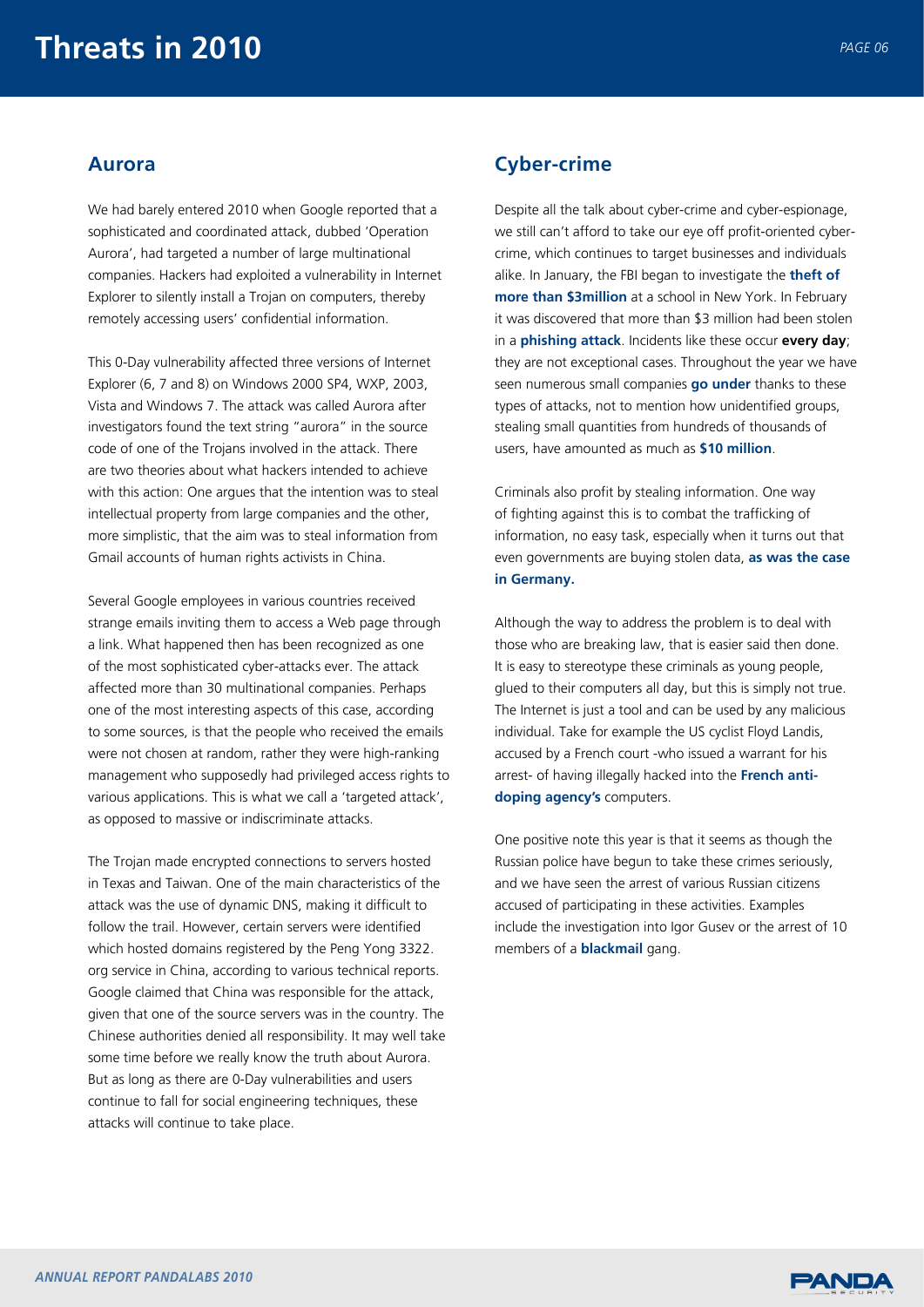# **Cyber-protests**

Without doubt, in 2010 we have seen a turning point in the relation between Internet and society, with the emergence of the cyber-protest movement. This phenomenon, initiated by Anonymous, was not completely unheard of, but has become 'universal' in 2010.

Anonymous is a non-hierarchical group comprising thousands of users around the world, united in the defense of a common cause. Although the Anonymous group has been going for some years, they became more widely known when, along with The Pirate Bay, they supported the protests in Iran against the fraudulent elections in 2009 supposedly won by Mahmoud Ahmadinejad.



Yet it was in 2010 when the group really made the headlines. It all started when it came to light that several companies in the film industry had contracted the services of an Indian firm to launch denial of service attacks (DoS) against file-sharing websites that refused to remove certain links from their pages.

Anonymous was quick to organize an attack against the Indian company, although this was unsuccessful, and so it decided to target the film and music industry directly, along with anti-piracy associations. This worked in a similar way to 'real-world' protests, but taking advantage of the benefits offered by the Internet. Firstly, flyers were sent out (see below) looking for recruits:



*ONLINE PROTEST AGAINST THE RIAA.*

The action was a great success, and new targets were added; the same types of organizations but in different countries, such as the UK or Spain. After these attacks, we interviewed a member of the group to understand the motivation for the attack:

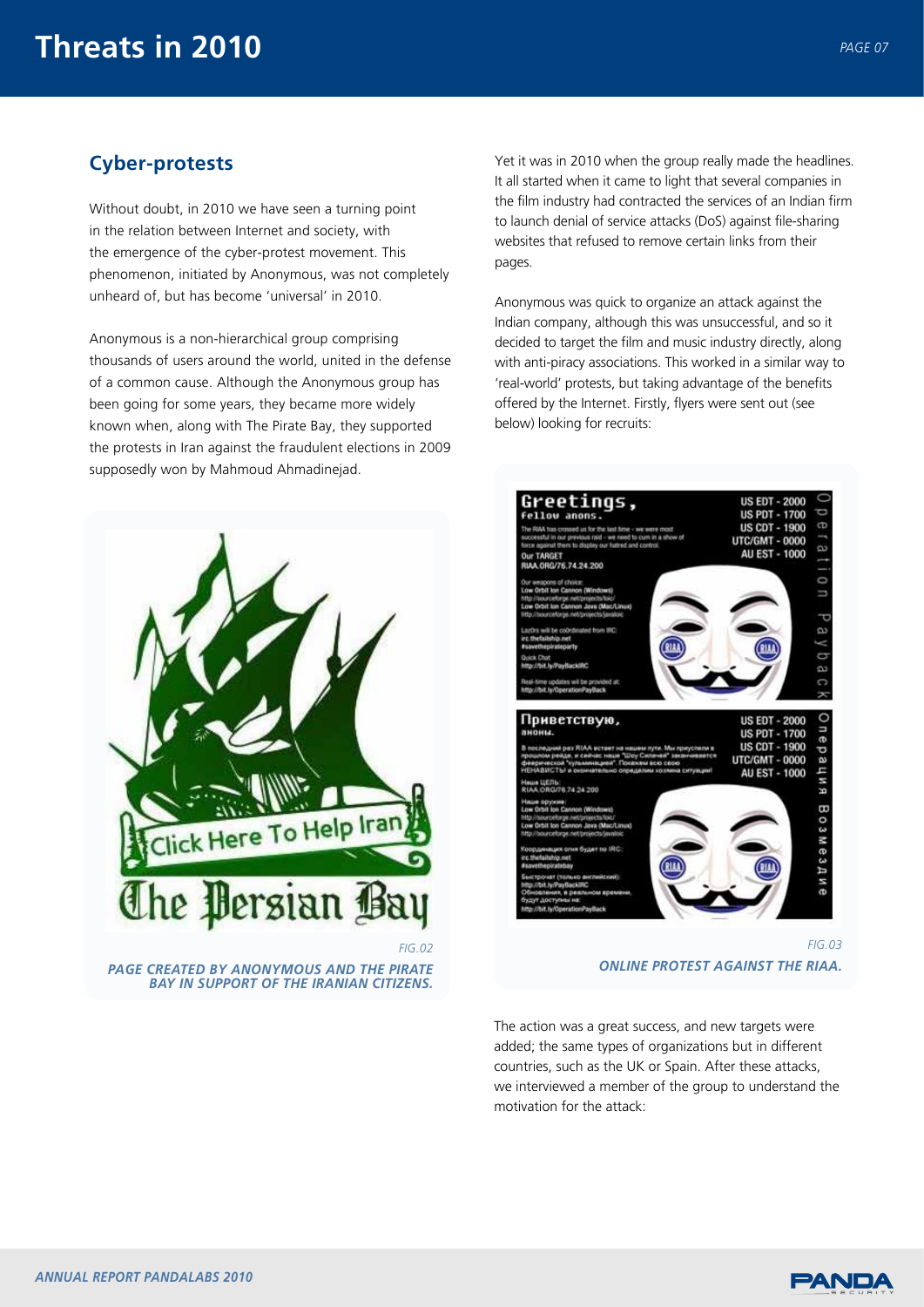#### *Q: Who is Anonymous?*

*A: I believe it is just a description of what we are. Anonymous is not an organization with hierarchy and leaders. We manifest as Anarchy. We are comprised of people from all walks of life. In short, we feel strongly motivated to do what we can to fight back against things which are morally questionable.*

*We fight back against the anti-piracy lobby. Pracy is the next step in a cultural revolution of shared information.* 

#### *Q: What is your current mission?*

*A: To fight back against the anti-piracy lobby. There been a massive lobbyist-provoked surge in unfair infringements of personal freedom online, lately. See the Digital Economy Bill in the UK, and "three strikes" legislation in the EU which both threaten to disconnect internet connections based on accusations supplied by the music and movie industries. In the USA, a new bill has been proposed that could allow the USA to force top level registrars such as ICANN and Nominet to shut down websites, all with NO fair trial. Guilty until proven guilty! Our tactics are inspired by the very people who provoked us, AiPlex Software. A few weeks back they admitted to attacking file sharing sites with DDoS attacks.*

*We recommend reading our official statement here:*  **http://pastebin.com/kD52Af4N**

#### *Q: Do you advocate piracy?*

*A: Yes. It is the next step in a cultural revolution of shared information. Imagine it as the beginnings to an information singularity; a beginning of true "equality of opportunity", regardless of wealth or capacity. I would not have gotten anywhere near my accomplishments today without the books I pirated. I can't afford them!*

#### *Q: What websites have you attacked?*

*A: The Motion Picture Association of America [MPAA], The Recording Industry Association of America [RIAA], The British Phonographic Industry [BPI], The Australian Federation Against Copyright Theft [AFACT] ,Stichting Bescherming Rechten Entertainment Industrie Nederland [BREIN], ACS:Law, Aiplex, Websheriff, and Dglegal.*

### *Q: Your original poster mentioned that "botnets" would be used in this attack. Do any of you profit from cyber crime?*

*A***:** *That depends if you're using the anti-piracy lobby definition of cyber criminal or not. To be clear, we do not condone any sort of profit from botnets or malware for that matter, but the vast majority of what is constituted as Cyber Crime can be something as simple as downloading your favourite song, instead of paying ridiculous fees for that song (which the artist will only see a fraction of).*

#### *Q: What's your affiliation with 4chan? Are you all active members?*

*A: Some of us frequent 4chan, but we have no affiliation with any forum or website for that matter. We simply use them to communicate.*

#### *Q: How long will this attack go on for?*

*A: There is no time frame. We will keep going until we stop being angry*

#### *Q: Are you prepared to go to jail for your cause?*

*A: Yes, but we've taken every measure we can to make sure that our anonymity remains in tact. More importantly, why isn't this question asked to the very people who hired Aiplex to attack us in the first place?*

## *Q: If you were able to resolve this situation, what would you want the respective media authorities of the world to do?*

*A: Personally, I would want them to basically go the fuck away altogether. Remove the barbaric laws they have lobbied for. Treat people like PEOPLE instead of criminals. Their long outdated traditional views on copyright infringement enforced solely by rich and powerful corporations need to be modified in light of the modern age on the Internet, the Information Age.*

*Artists under the media conglomerates have very little say in the content they produce and make a fraction of the profit. This is fairly evident with several mainstream artists who've now defected from the media regimes control. Take Nine Inch Nails and Radiohead as two great examples. Both groups have embraced piracy and have still continued to make a significant profit for themselves.*

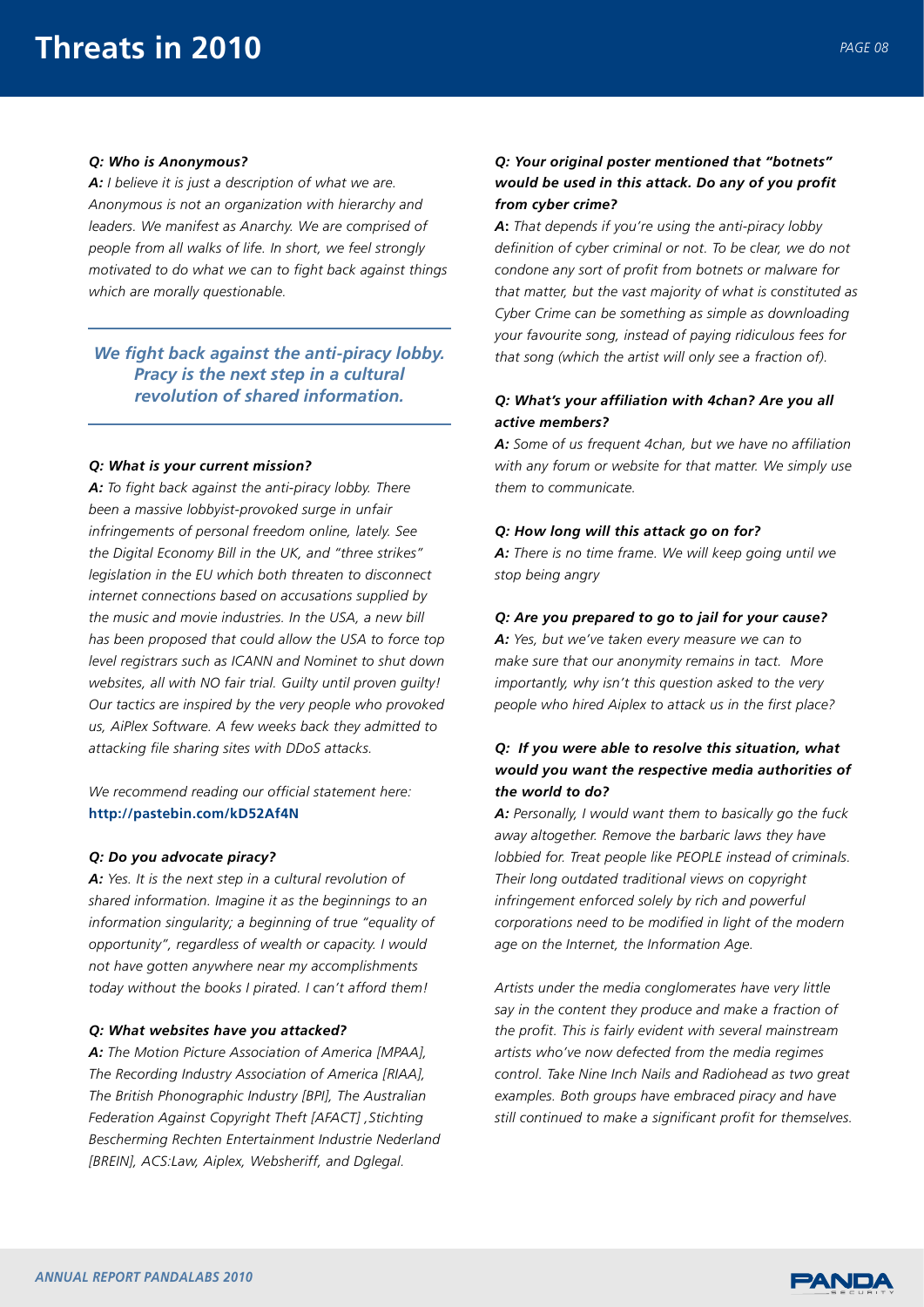## *Q: Are you aware that this sort of attack is illegal in many countries and that your group can potentially put innocent people who support your cause under legal scrutiny?*

*A: I think that most people/participants are aware of that risk. In a world where our voice is ignored we feel we have no choice but to revert to direct action.*

## *Q: Some people view this as the future of protests. Do you foresee future protests like this for other causes in the future?*

*A: Certainly. As for the protests, I hope the future of protests is ACTION. Not walking in circles with useless signs that are ignored.*

Anonymous continued to act, but in December there was a change that dramatically increased its popularity. When Wikileaks started to receive attacks due to the pressure applied by the US government on various companies (suspension of Wikileaks' accounts from which they received donations through Paypal, Visa, Mastercard, canceling of the Amazon service hosting the website, etc.), Anonymous announced that it was supporting Wikileaks and would respond with DDoS attacks.

So started a series of attacks against the Web pages of PayPal, Mastercard, Visa, Postfinance, etc. Similarly, there were counterattacks (from unknown sources) against Anonymous. A 16-year-old was arrested in Holland, after which several attacks were launched against the websites of those responsible for the arrest (the police, courts, etc.). Days later, a 19-year-old was arrested in connection with these attacks.



TANGO DOWN - mastercard.com -Restricting funds to Julian Assange and #Wikileaks. All countries should be down, too. #OperationPayback #DDoS

1 hour ago via web <br />
<br />
Favorite 13 Retweet <br />
<br />
Reply

*FIG.04 TWITTER MESSAGE ANNOUNCING THE ATTACK ON MASTERCARD.COM*

In some countries there is a legal void regarding taking part in DDoS (Distributed Denial of Service) attacks, but it is included in legislation in countries like Holland or the UK where sentences can stretch from two years (UK) to six years (Holland).

The media have referred to these incidents as 'cyber-war', which is inappropriate and far from the truth. They would be better classified as cyber-protests, and given their success during the second half of 2010, we are likely to see many more in 2011.

# **Mariposa**

On March 3, 2010, at 10:00h, we announced… "*Panda Security and Defence Intelligence have co-ordinated the shutdown of a major botnet in collaboration with law enforcement agencies".*

According to the IT security companies Defence Intelligence and Panda Security, the Mariposa botnet, designed to steal confidential information, has been shut down by the authorities and is no longer in the control of the three suspected criminals accused of operating the botnet. The data stolen includes bank account and credit card details, user names and passwords from a global network of 12.7 million compromised computers belonging to home users, businesses, government agencies and universities from 190 countries. The botnet was dismantled in 2009 thanks to the combined efforts of security experts and law enforcement agencies, including Defence Intelligence, Panda Security, the FBI and the Spanish Civil guard.

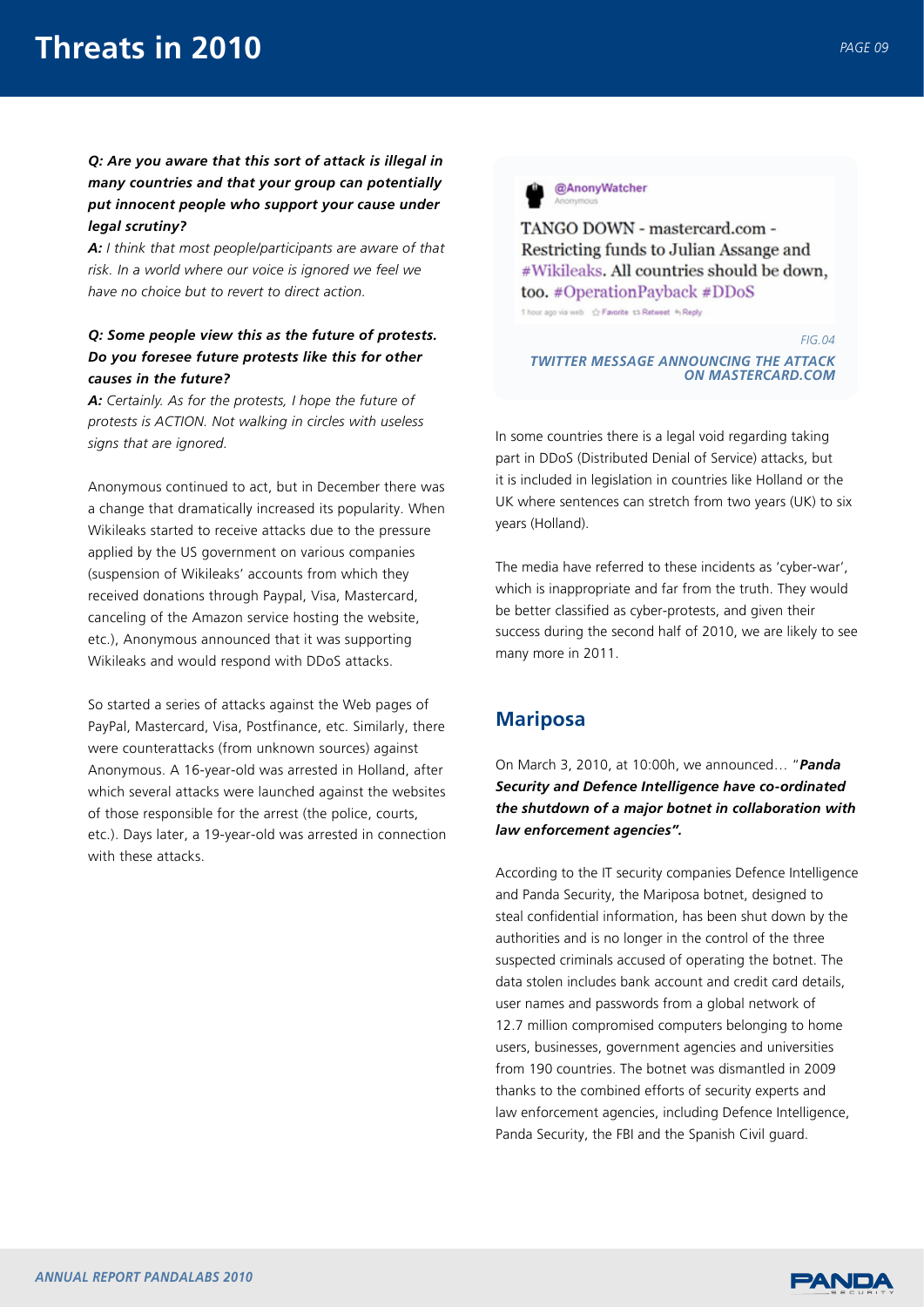With almost 13 million zombie computers, Mariposa is reckoned to be one of the largest botnets ever. Christopher Davis, CEO of Defence Intelligence, the first company to uncover the botnet, explained: "It would be easier for me to provide a list of the Fortune 1000 companies that weren't compromised, rather than the long list of those who were".

But this announcement was only possible after months of painstaking work… this is the story…

#### **The making off**

In May 2009, Defence Intelligence announced the discovery of a new botnet, dubbed "Mariposa". This discovery was followed by months of investigation, aimed at bringing down the criminal network behind what was to become one of the largest botnets on record.

Initial steps involved the creation of the Mariposa Working Group (MWG), comprising Defence Intelligence, the Georgia Tech Information Security Center and Panda Security, along with other international security experts and law enforcement agencies. The aim was to set up a task force to eradicate the botnet and bring the perpetrators to justice.

Once all the information had been compiled, the primary aim was to wrest control of the network from the cybercriminals and identify them. Having located the control panels from which commands were sent to the network, we were able to see the types of activities the botnet was being used for.

These mainly involved rental of parts of the botnet to other criminals, theft of confidential credentials from infected computers, black-hat search engine optimization (on Google, etc.), and displaying pop-up ads.

The aim, in all cases, was clearly to profit from the botnet. The criminal gang behind Mariposa called themselves the DDP Team (Días de Pesadilla Team), as we discovered later when, due to a simple error, we were able to identify one of the alleged leaders of the gang.

Tracking down the criminals behind this operation had become extremely complex, as they always connected to the Mariposa control servers from anonymous VPN (Virtual Private Network) services, preventing us from identifying their real IP addresses.

On December 23, 2009, in a joint international operation, the Mariposa Working Group was able to take control of Mariposa. The gang's leader, alias Netkairo, seemingly rattled, tried at all costs to regain control of the botnet. As mentioned before, to connect to the Mariposa control servers the criminals used anonymous VPN services to cover their tracks, but on one occasion, when trying to gain control of the botnet, Netkairo made a fatal error: he connected directly from his home computer instead of using the VPN.

Netkairo finally regained control of Mariposa, and launched a denial of service attack against Defence Intelligence using all the bots in his control. This attack seriously impacted an ISP, leaving numerous clients without an Internet connection for several hours, including several Canadian universities and government institutions.

Once again, the Mariposa Working Group managed to prevent the DDP Team from accessing Mariposa. We changed the DNS configuration of the servers to which the bots connected, and at that moment we saw exactly how many bots were reporting. We we're shocked to find that more than 12 million IP addresses connecting and sending information to the control servers, making Mariposa one of the largest botnets in history.

On February 3, 2010, the Spanish Civil Guard arrested Netkairo. After the arrest of this 31-year-old Spaniard, police seized computer material that led to the capture of another two Spanish members of the gang: J.P.R., 30, a.k.a. "jonyloleante", and J.B.R., 25, a.k.a. "ostiator". Both of them were arrested on February 24, 2010. Victims of Mariposa include home users, companies, government agencies and universities in more than 190 countries.

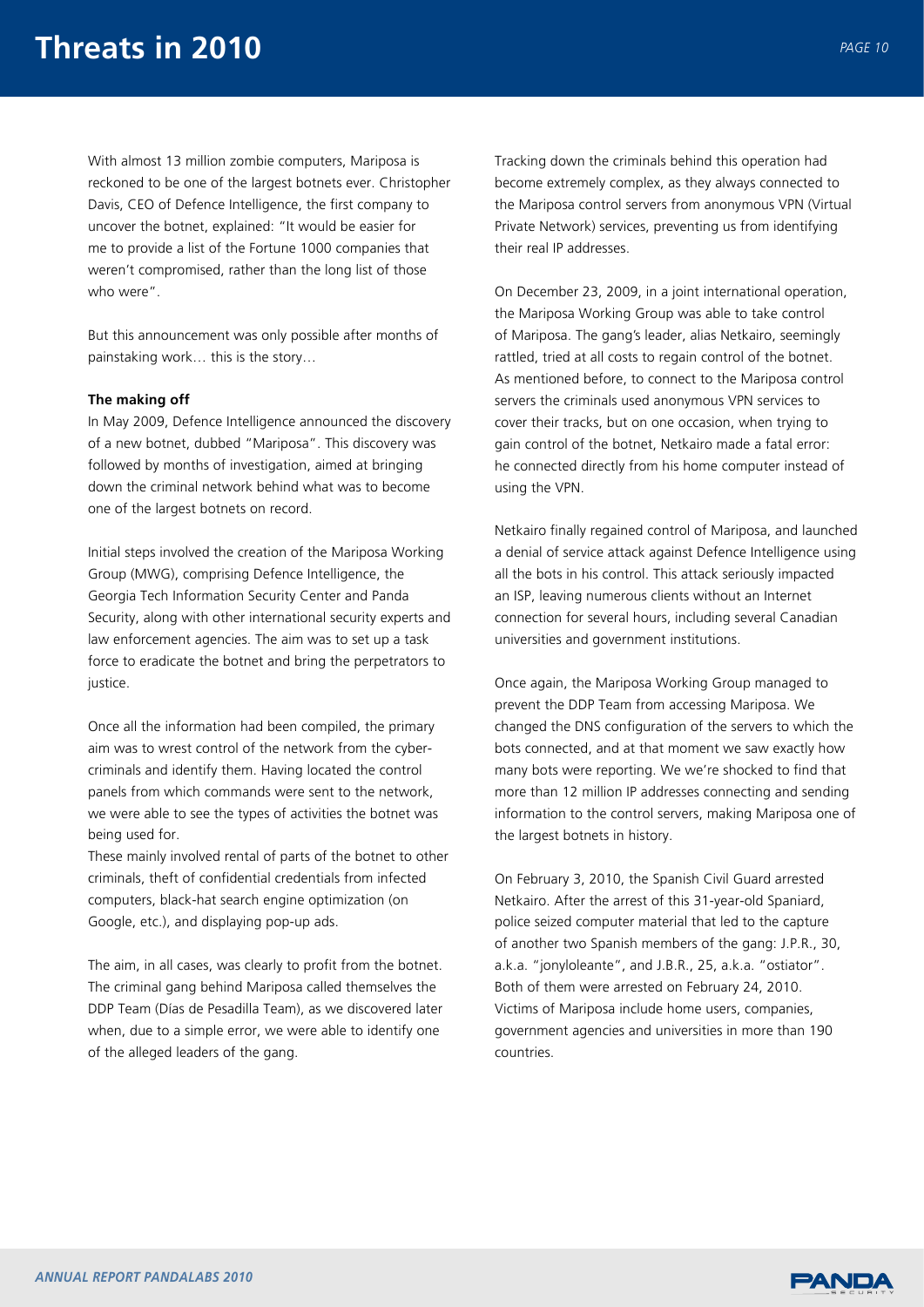#### Who was behind Mariposa?

Given the significance of the international operation, and the media interest generated, you might think it was the work of some of the greatest technical minds.

Yet analyzing their professional profiles, we reached the conclusion that, like many young people, computing is just a hobby for them and they are pretty much selftaught. It was probably by chance that they came across the idea –and knowledge required- to make such easy money.

#### **And now...**

Just when we had almost forgotten about Mariposa, this summer several arrests were made in Slovenia. People questioned whether this could really be related to Mariposa, as those behind Mariposa were Spanish and those arrested Slovene.

Last March, when the story was first announced, we talked about the Spaniards that had been apprehended, and that they had bought the bot. You may well remember that we said nothing about the seller of the bot. This wasn't because we didn't know who was behind it, but rather that the FBI had kindly asked us not to publish the information, as they were on the trail of Iserdo.

Who is Iserdo? It's the nickname of the Slovenian who developed the main Butterfly bot, and who was in contact with Netkairo. Similarly, he was the one who sold Netkairo the bot behind the Mariposa network.

According to Netkairo, he and Ostiator gave Iserdo "99%" of the idea to develop the bot. This is unlikely to be true; let's not forget that this 'revelation' was during a conversation in which Netkairo urged us to employ him in our laboratory.

After the arrests in Slovenia, the police gave a press conference revealing more information about the case. They searched seven addresses and confiscated some 75 devices (computers, hard drives, memories, etc.). They confirmed that two suspects, aged 23 and 24, had been arrested. After 48 hours both were released, but the investigation continues.

Police confirmed that one of those arrested is suspected of being the creator of the malware (known as ButterflyBot) with which the Mariposa botnet was created. They also indicated that they are investigating two crimes: the creation of tools facilitating digital crime and money laundering.

Let's hope that in our next Annual Report we also mention Mariposa, but that this time we are reporting the long sentences handed down to these cyber-criminals, in accordance with the crimes they have committed.

# **2010: The year of social media**

It's not new, it's not surprising, and stories about the trend of exploiting social media for a range of criminal activities will no doubt fill the pages of our reports in 2011 and beyond… But this is a summary of what has happened in 2010, and the truth is there has much to talk about in terms of social media and security problems, and in particular related with privacy.

Basically, social networks have millions of users who every day, and for many hours a day, interconnect, interact, comment and even, sometimes, use them for work. And this is where the real danger lies: the number of potential victims among social media users has not escaped the attention of cyber-criminals. Let's start by taking a look at some figures…

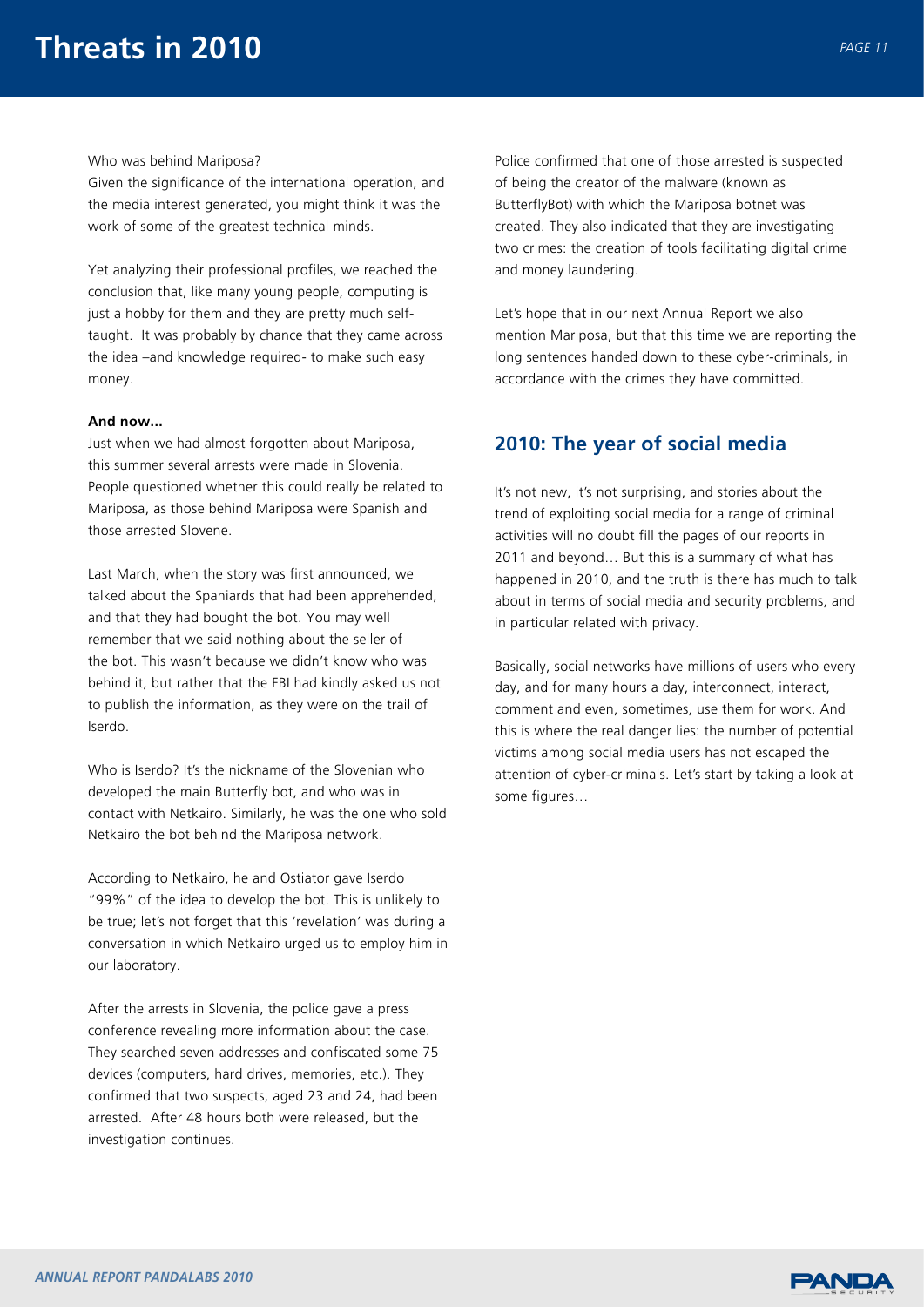#### **First Annual Social Media Risk Index**

Data from the **First Annual Social Media Risk Index** for SMBs shows the frequency with which social networks are used during work time (77% of employees admit to doing so), and consequently, 33% of companies have been infected by malware through this channel.

According to the study, the main concerns for SMB's with respect to social networks include privacy issues and financial loss (74%), malware infections (69%), loss of productivity (60%) and issues related with corporate reputation (50%), followed by network performance problems (29%).

Yet these concerns do not prevent SMBs from taking advantage of the benefits offered by social networks, with 78% of companies reporting that they use these tools to support research and competitive intelligence, improving customer services, implementing public relations and marketing initiatives and direct generation of revenue. Facebook is the most popular social media tool used by SMBs: 69% of companies have active accounts, followed by Twitter (44%), YouTube (32%) and LinkedIn (23%).



*OF SOCIAL MEDIA TOOLS*

Facebook, likewise, is mentioned as the main culprit in the case of malware infections (71.6%) and privacy violations (73.2%). YouTube is in second place in terms of infections (41.2%), while Twitter was responsible for a large number of privacy violations (51%). For those companies who reported financial loss through compromised employee privacy, Facebook was once again the social media from which most problems arose (62%), followed by Twitter (38%), YouTube (24%) and LinkedIn (11%).

#### **Millions of users = millions of potential victims**

In security terms, we've practically seen it all this year on social networks… One of the main aims of cyber-criminals has been identity theft: passing themselves off as friends or contacts of victims, hackers distribute content designed to trick users. This year's most popular technique for stealing identity works as follows:

#### **Step 1: The bait**

The bait normally comes from the profile of a friend whose account has already been hacked. Users typically receive a message (which appears to be genuine) suggesting the recipient clicks a link for one reason or another. In most cases, the message offers a "spectacular video" or claims "you appear in this clip", and normally includes the user name of the recipient.

Example:

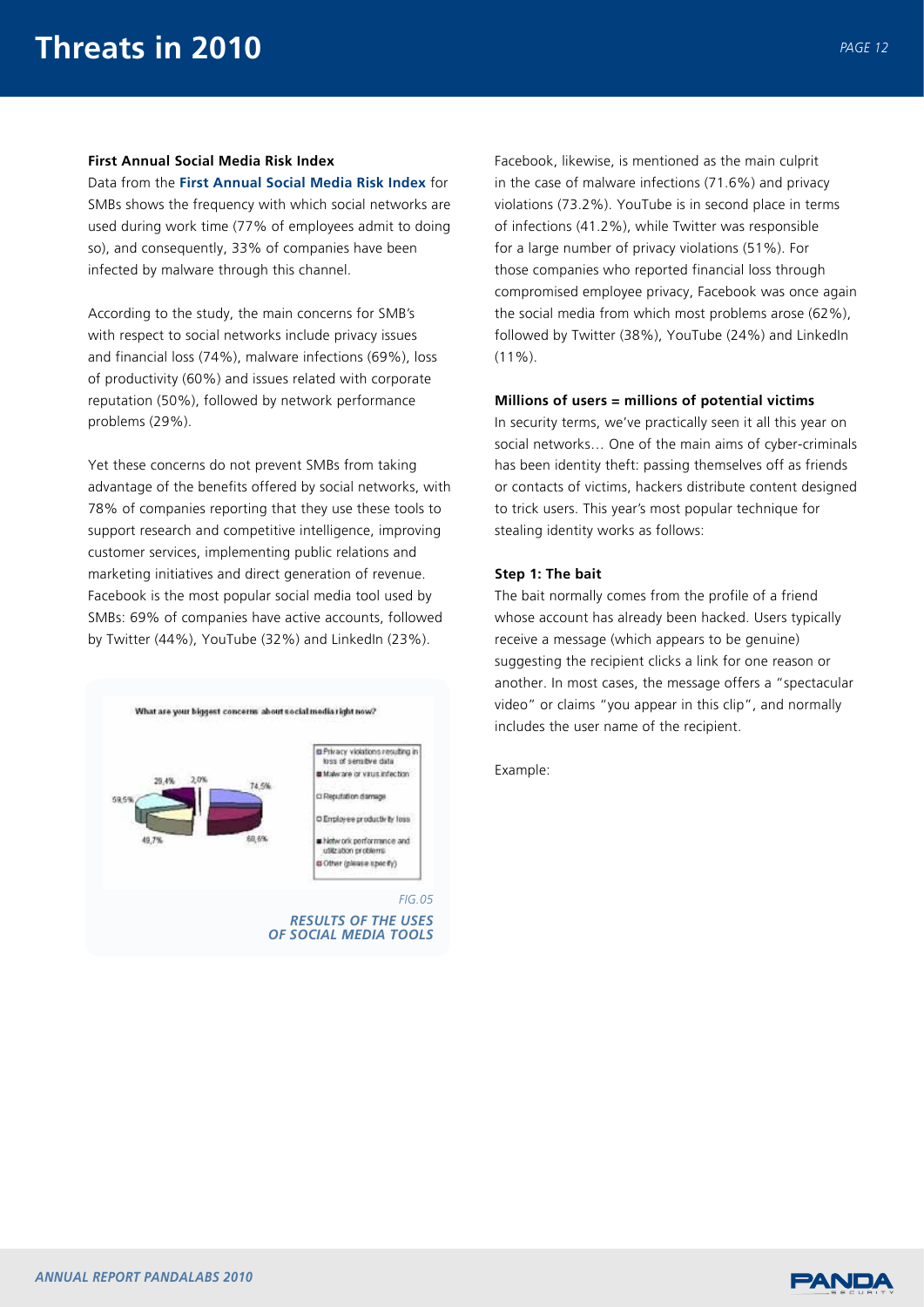

#### **Step 2: Phishing attemp**

Having attracted the attention of the user, cyber-crooks now need to get the user name and password of the intended victim to launch the second phase of the attack. The page that the link points to is a perfect replica of the Facebook login page, but is hosted on another Web address:



#### **Step 3: Gaining complete access**

Now the user has clicked the link and entered their login credentials, they have to grant the malicious application complete access to their personal information, as well as the rights to publish information through their profile. This ensures that the attack can be spread further through friends and contacts of the victim.

| facebook | $\sim$                                                                                                                                                            | u, |   |  |
|----------|-------------------------------------------------------------------------------------------------------------------------------------------------------------------|----|---|--|
|          | Reguest for Permission                                                                                                                                            |    |   |  |
|          | Toba: Floyer is reporting permanent in thirty following                                                                                                           |    |   |  |
|          | Access my basic information<br>Infalso cars, to the police, and is, below<br>ant 21, lat of transity and any other inhan-atota-<br>In a channel todily determined |    |   |  |
|          | Post Its roy Wall<br>Hides Please was and shiny inc<br>photoa, and support from plast                                                                             |    |   |  |
|          | Access my duta any time<br>Man Parish was aimed to data share the top<br>set of the Audio Analy                                                                   |    |   |  |
|          | Nariage my everiti<br>Allac Procede lange strained and Alcoholton arounded<br><b>Lakupi</b>                                                                       |    |   |  |
|          | <b>Teach Submitted</b>                                                                                                                                            |    | Ъ |  |
|          |                                                                                                                                                                   |    |   |  |

After gaining the permission, the attack continues, targeting the victim's contacts and starting the process all over again with new users, as illustrated in the example below:



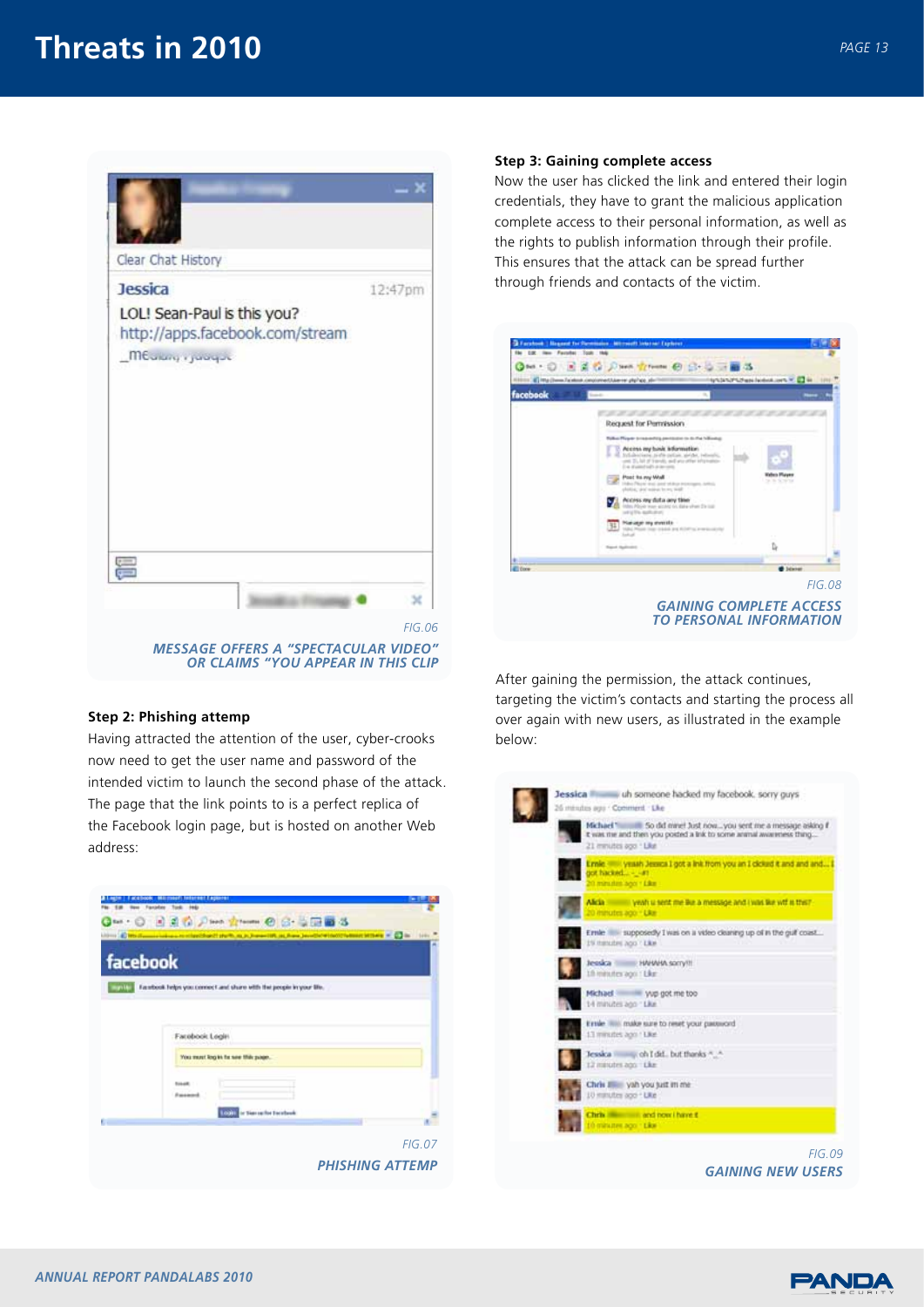#### **Like it?**

And speaking of Facebook, another technique widely used this year has been that of hijacking the "Like" button in the popular social network. Users could fall victim to this attack simply by accessing a Web page that contained Facebook's "Like" button, or through the social network's wall or internal messaging system, provided they were logged into the system. In this case, attackers try to attract users' attention by using subjects referring to games, movies, sex, etc. If the user clicks the malicious link, they are automatically redirected to a page with images and videos about the relevant topic. Once they access it, a reference to that page is immediately displayed in the user's profile together with the "Like" option and a text not controlled by the user.

This technique, known as 'clickjacking', uses a simple application to launch a javascript action. Visiting users are tricked into "liking" a page without necessarily realizing that they are recommending it to all of their Facebook friends. The real business stems from the payper-click system, which counts every visit and generates revenue for affiliates, and from the wide range of tests offered to users on these pages, which they have to pay for.

And speaking of hijacking and problems affecting security and privacy in social networks, back in May we uncovered a network for selling bots specialized in targeting social networking sites and free webmail systems. This publicly available Web page contained an extensive catalog of programs aimed at social networks and Webmail services like Twitter, Facebook, Hi5, MySpace, MyYearBook, YouTube, Tuenti, Gmail, Yahoo, etc.



*SALES NET OF SPECIALIZED BOTS*

Each of these bots was accompanied by a brief explanation of its purpose: creating a massive number of accounts on social networking sites; stealing identities, friends, followers or contacts; sending messages automatically, etc. According to the page: "All bots work in a conventional manner, they gather friend IDs/ names and send friend requests, messages, comments automatically".

Prices ranged from \$95 for the cheapest bot to \$225 for the most expensive. The entire catalog could be bought for \$4,500 and guaranteed that they would never be detected by any type of security solution, claiming that they had been developed to randomly change users, agents and headers as many times as is necessary to prevent them from being blocked. They also get round CAPTCHA security mechanisms included on many websites so that the buyer just has to set the parameters and leave the bots to operate on their own. Finally, the bots included perpetual updates.

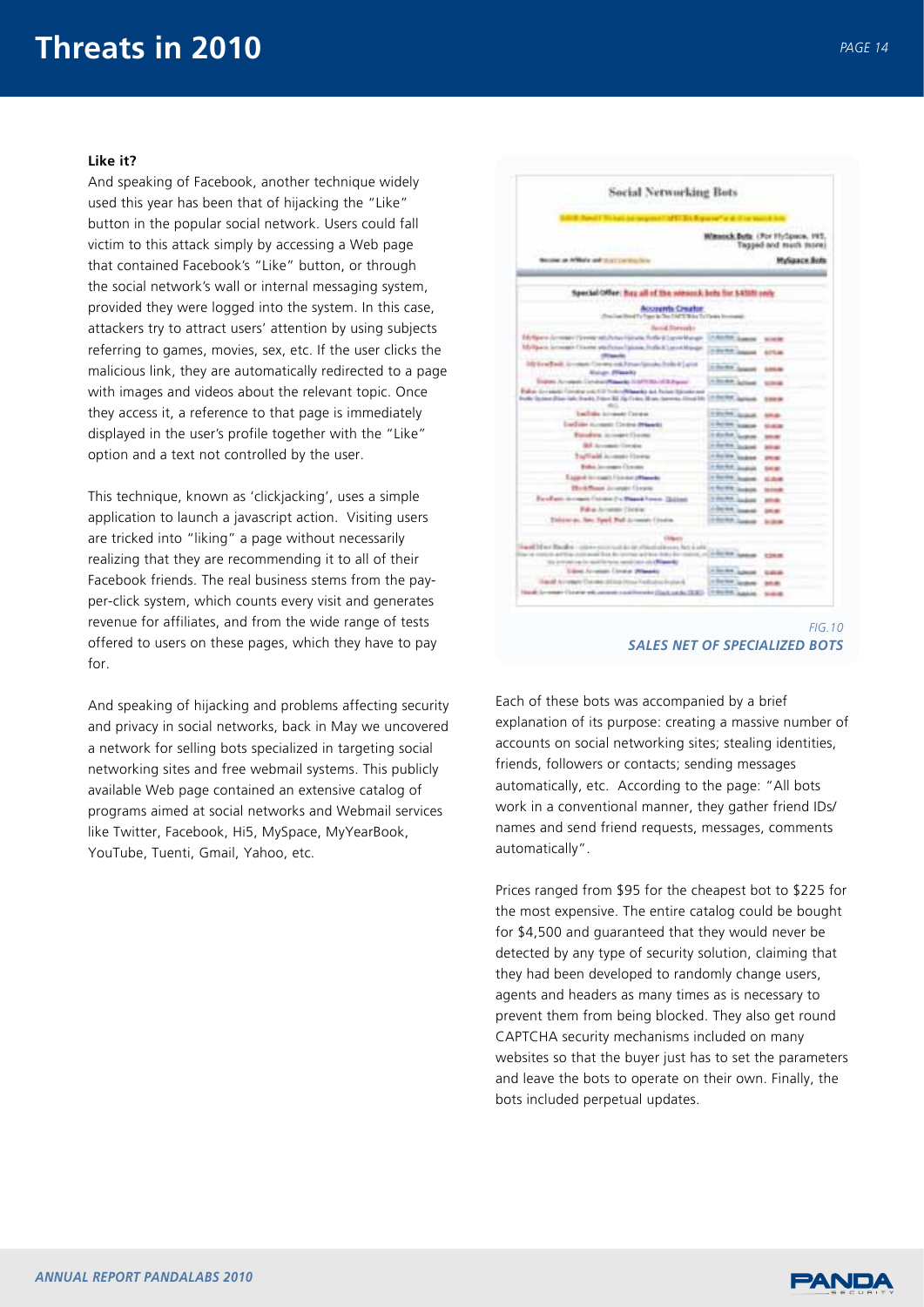#### **Rogue antivirus solutions are everywhere…**

At the beginning of the year we warned about the massive propagation of a false virus alert among Facebook users. The truth is, this was just another attempt to infect users with fake antivirus programs.

The fake warning was distributed via email and users forwarded it or published it on their walls, thereby spreading the hoax further. The text of the fake warning was as follows:

ALERT — Has your facebook been running slow lately? Go to "Settings" and select "application settings", change the dropdown box to "added to profile". If you see one in there called "un named app" delete it… Its an internal spybot. Pass it on. about a minute ago….i checked and it was on mine.

There was no associated link but if users searched the Web for more information, they encountered numerous malicious websites designed to download fake antiviruses.



#### **Yes, viruses for Mac also**

This year we have seen how one of the most infamous Trojans targeting social networks –Koobface– reappeared and spread across the most popular sites once again. This time, however, it was specifically designed to attack Mac users. Using a video as bait, it tried to download some malicious Java codecs onto the user's computer. If the user agreed to the codec download, the malware installed on their computer and tried to download files from various servers.

This just shows what we have repeatedly said: As the Apple platform becomes more popular among users it is increasingly regarded by hackers as a good way to increase the number of victims of their attacks. This is just another example.

|                     | An applet from "Illiam<br>access to your computer.                                                     | " is requesting                                                               |
|---------------------|--------------------------------------------------------------------------------------------------------|-------------------------------------------------------------------------------|
|                     | The digital signature could not be verified.                                                           |                                                                               |
|                     | Allow all applets from "a                                                                              | with this signature.                                                          |
| $\Omega$            | Show Details                                                                                           | <b>Allow</b><br>Denv                                                          |
|                     |                                                                                                        |                                                                               |
|                     |                                                                                                        |                                                                               |
|                     |                                                                                                        |                                                                               |
|                     |                                                                                                        | Do you want content signed by "PhotoAlbum" to have access to                  |
|                     | your computer?                                                                                         | The digital signature of this certificate could not be verified. Do not trust |
|                     | this certificate if you do not know who issued it.                                                     |                                                                               |
|                     | Always trust "PhotoAlbum"                                                                              |                                                                               |
|                     |                                                                                                        |                                                                               |
| <b>O</b> PhotoAlbum |                                                                                                        |                                                                               |
| Eust                | <b>PhotoAlbum</b><br>Self-signed root certificate                                                      |                                                                               |
|                     | Expires: Thursday, October 23, 2014 8:45:25 PM France Time .<br>O This root certificate is not trusted |                                                                               |
| i-Trust             |                                                                                                        |                                                                               |
| Details:            |                                                                                                        |                                                                               |
| Ð                   | <b>Hide Certificate</b>                                                                                | Cancel Continue                                                               |

Going back to Koobface… It seemed that this year the Facebook security team was finally keeping the authors of this Trojan family at bay, who, according to estimates from the social networking site, were making the incredible amount of \$35,000 every week (by tricking users, obviously). That makes 1.8 million dollars every year… Judging from this and other data in our hands, we can picture plenty of cyber-crooks repeating the title of one of my favorite Supertramp albums: "Crisis? What Crisis?".

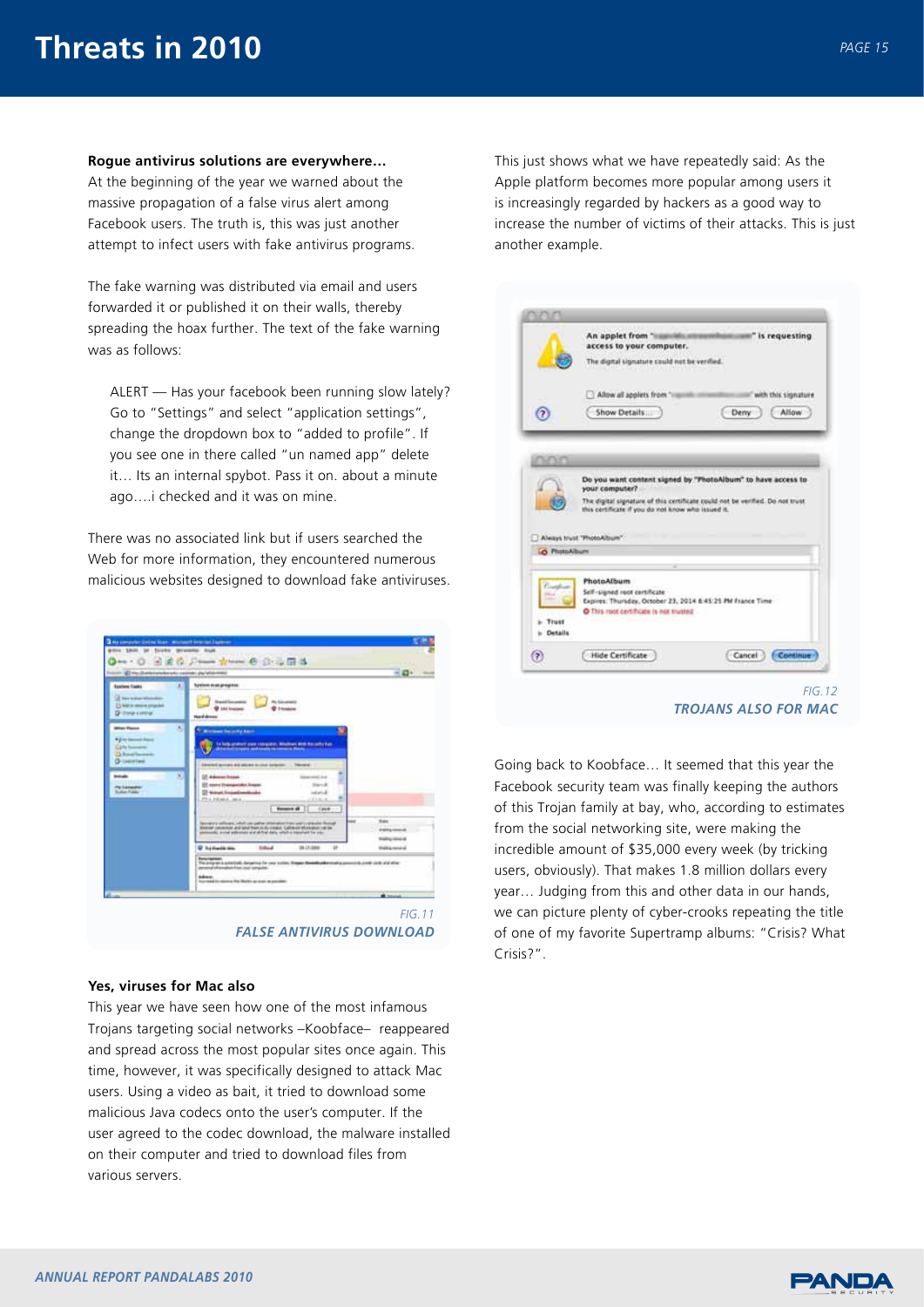# **Rogueware**

2010 has without doubt been the year of the fake antivirus, and it's no surprise. There is a simple yet highly profitable business model behind this type of malware, and it is well worth the effort for criminals to spend a short while creating a new strain of rogueware and fake online store, safe in the knowledge that the victims will do their bit to provide the succulent returns.

Around 40% of all fake antivirus programs were created in 2010. Or in other words, since this new type of threat first appeared four years ago, at PandaLabs we have classified a total of 5,651,786 individual examples of fake antivirus programs, of these, 2,285,629 appeared between January and November 2010.

If we analyze all the examples classified of this type of threat with respect to all malware contained in our Collective Intelligence database (the automatic system we use to detect, analyze and classify 99.4% of the 63,000 new threats that appear every day), some 11.6% are fake antivirus programs. And let's not forget that this database contains all the malware detected in the 21 year history of our company, while rogueware only emerged four years ago.

Many users are still falling into this fraudulent trap thanks to the sophisticated designs, the authentic appearance of the messages and the powerful social engineering ploys used to convince victims that their computers are at risk. So far this year, 46.8% of computers around the world have been infected by some kind of malware: and 5.4% of them were infected with this type of program.

There are simply thousands of families of these threats and their variants, and the most widespread are as follows:



Every user that becomes a victim of a fake antivirus offers several benefits to hackers. Not only will they get the purchase price of the 'license' for the spoof program that will supposedly resolve all the problems –which of course is never received-, but they will also have the credit card details which can then be sold on the black market or used to withdraw cash, shop online, etc.



*THE FAKE ANTIVIRUS THAT CAUSED MOST INFECTIONS IN 2010 WAS SYSTEMGUARD2009*

According to the estimates put forward by PandaLabs in its paper **'The business of rogueware'**, the creators of these programs are raking in more than \$34 million a month.

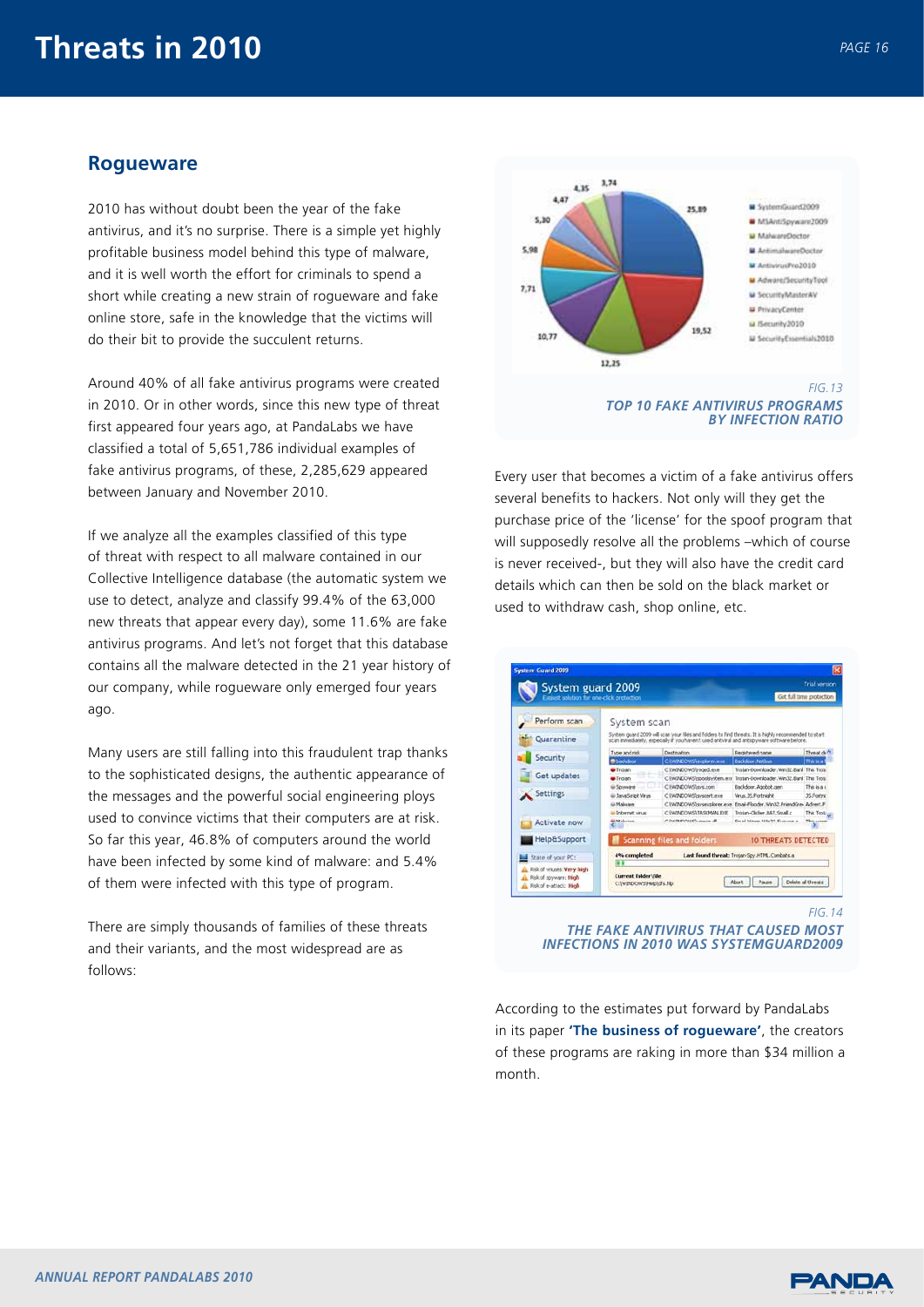# **Threats in 2010** *PAGE 17* **PAGE 17**

the use of SMS to defraud users. This is just another example of how hackers combine technologies and use all means at their disposal to make a profit.

As you may already know, most of these threats (if not all of them) come from Eastern European countries, including Russia and the Ukraine. However, this does not mean to say that cyber-criminals are deliberately trying to infect users from these regions. In fact many older examples of rogueware were programmed not to work if they detected a Russian keyboard. Although not anymore…

We have recently come across a rogueware site completely in Russian. It claims to offer protection for computers and social media profiles against spam, phishing, viruses and hackers.

This is what it looks like:



And this is the version translated into English (by Google translate):

ast your computer from<br>from spannmers! and from sp. ect your c aspules *FIG.16*

 *TRANSLATED VERSION TO ENGLISH*

After clicking the download button, several subscription options appear (all selected by default). Then a fake scan is run, after which you have to specify your country or region (Russia appears by default). Once you have selected one of the four cell phone providers indicated, a premium-rate number appears for sending an SMS along with the instructions for receiving the product activation code. The cost of the activation SMS is 300 rubles, around US\$10.

|                                                         | Установка защиты                                                                                                                                                                                                   |        |
|---------------------------------------------------------|--------------------------------------------------------------------------------------------------------------------------------------------------------------------------------------------------------------------|--------|
| Информация о тарифах                                    | Для получения кода доступа необходимо отправить 3 SMS.                                                                                                                                                             |        |
| проживаете.                                             | Выберите страну, в которой Вы Выберите Вашего мобильного<br>оператора.                                                                                                                                             |        |
| Россия                                                  | Другие операторы                                                                                                                                                                                                   |        |
| SHS c twicton 75888515347 Ha ngaw in Homepoe 8151, 9151 | EDW V 62C He STIDWINNETZK SRS Ha 2 THRITIIN 75888515347 Ha HOHED 2858 INTIQUINTE<br>После отправки сообщения дождитесь ответного SMS с кодом.<br>Полученный ход введите в форму размещенную ниже.<br>Скачать пакет |        |
|                                                         |                                                                                                                                                                                                                    |        |
|                                                         |                                                                                                                                                                                                                    | FIG.17 |

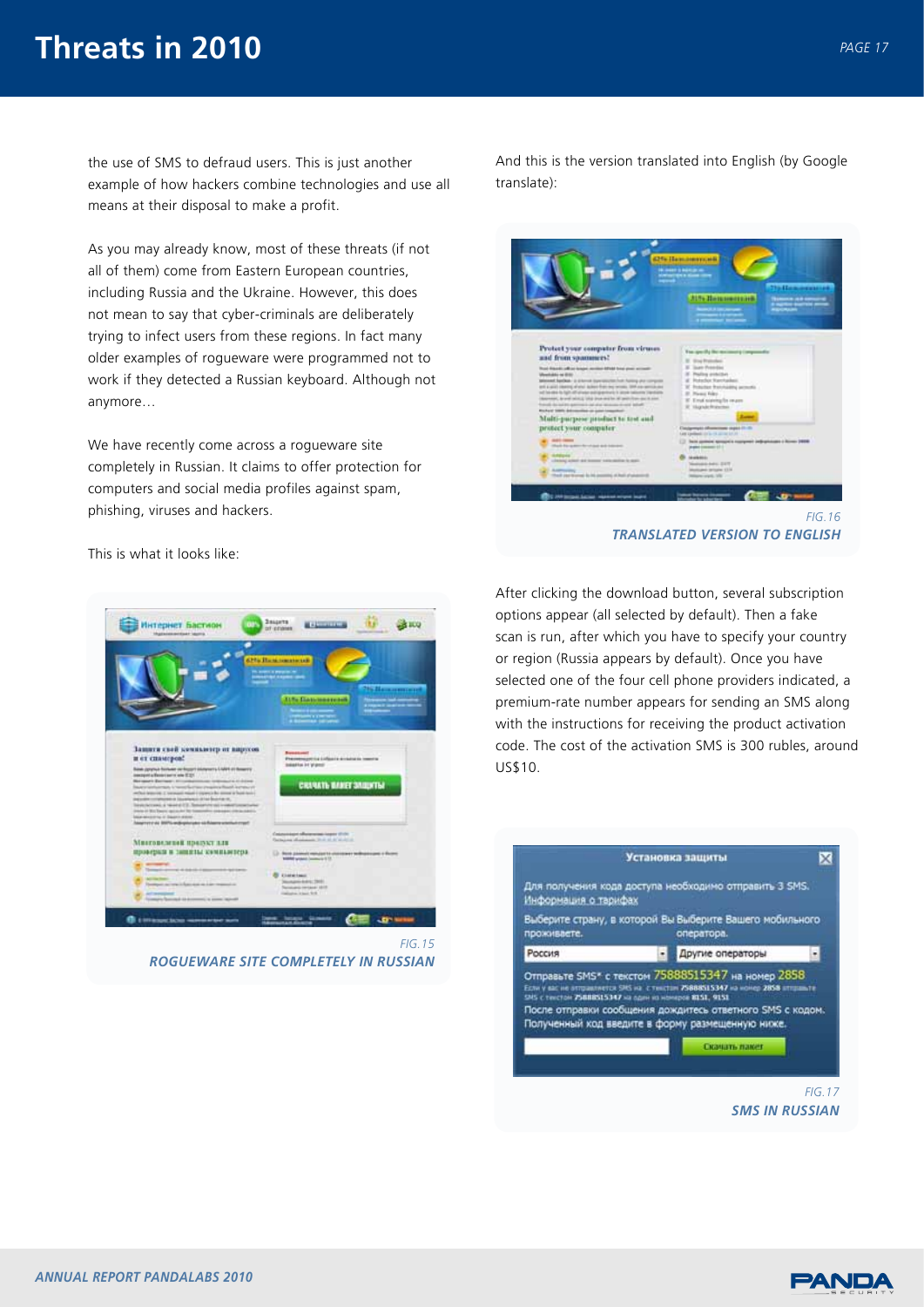And this is the version of the SMS translated into English (Google translate):

|                                                                                                                                   | Установка защиты             |  |
|-----------------------------------------------------------------------------------------------------------------------------------|------------------------------|--|
| To obtain the access code necessary to send three SMS.<br>Information about tariffs                                               |                              |  |
| Select the country in which you<br>reside.                                                                                        | Select your mobile operator. |  |
| Russia                                                                                                                            | Другие операторы             |  |
| Send SMS * с текстом 75888515307 на номер 2858<br>Если у вас не втораклистск SMS на с текстом 75688515307 на номер 3856 отправать |                              |  |
| SPIS E TIMICTOM ZHRNOLDUNG/ HIL IUDINI HIS HOMEDOG REDE, SEDE                                                                     |                              |  |
| After posting wait for a reply SMS with the code. The resulting<br>code, enter into the form posted below.                        | Скамалть пикел               |  |
|                                                                                                                                   | FIG 18                       |  |

#### **The story so far…**

The fraudulent business of fake antivirus programs, otherwise known as rogueware, began in 2006, yet it wasn't until 2008 that these types of threats really began to spread. Users are normally infected after visiting certain websites and accepting downloads disguised as codec players or by clicking links in emails received, etc.

Once they have infected a computer, these applications pass themselves of as antivirus solutions, claiming to detect numerous threats on victims' systems. When users go to remove the threats with the fake program, they will be asked to buy the 'full' product license. Many users, concerned about the supposed infection of their system, end up buying the license. Once they have paid for the license, they will never hear from the vendor again, and the fake antivirus will remain on their computer.

| <b>Co.</b> Imarty Maha        | <b>System Scan</b>                                                                                                                        |                                                                                                                         |                                                                                                          |                                                                                                   |                                                                                                                                                           |
|-------------------------------|-------------------------------------------------------------------------------------------------------------------------------------------|-------------------------------------------------------------------------------------------------------------------------|----------------------------------------------------------------------------------------------------------|---------------------------------------------------------------------------------------------------|-----------------------------------------------------------------------------------------------------------------------------------------------------------|
| <b>Co.</b> System scan        | Board of Fand drives on your stampyint                                                                                                    |                                                                                                                         |                                                                                                          |                                                                                                   |                                                                                                                                                           |
| <b>By Firmal</b>              | Scan Sype: Channel (Crack                                                                                                                 |                                                                                                                         |                                                                                                          |                                                                                                   |                                                                                                                                                           |
| e,<br><b>Email protection</b> |                                                                                                                                           |                                                                                                                         |                                                                                                          | Direct 3                                                                                          | Shaker Company                                                                                                                                            |
| <b>Client for spilletes</b>   | en dia<br>Explor, MAGE<br>Tropian CMT222BA                                                                                                | Tope<br><b>Halmerd</b><br>Total and                                                                                     | <b>Location</b><br>Chelle Outlis<br><b>CONTROVISI</b>                                                    | <b>Trend front</b><br>Long Mod.<br>Loss (Rock)                                                    | <b>Inscription</b><br>This matching program<br>Albizar, le troise fu                                                                                      |
| A Bettings                    | Trojato Cleban<br>Advance Included.<br><b>Report Fieldon</b><br><b>Treasure Divisions</b><br>Treasurer SEP a.<br><b>Business Platform</b> | Tropian Picograms<br><b>Advance</b><br><b>Social Programs</b><br><b>System Persponses</b><br><b>Business Management</b> | C/MMONTH.<br>C/windowits<br>CONSEQUITIL.<br>C/MISEOWN).<br>C/HREOWIS<br><b>Contract Advertising Con-</b> | Low Ave.<br><b>Hidden</b> state<br>Loui Rold<br><b>Hutche Rock</b><br>High-root<br><b>License</b> | <b>No host sense,</b><br>This program disturb .<br>the financipate in<br>The Treasy is sharps.<br>A lesson, or testant for<br>West A. A. House, Mr. Lewis |
|                               | ELMINDOWN.tysteec32\purbb.alt<br>Objects scanned: 2047<br>Threats detected in<br>Finall-13<br>Genevald D                                  |                                                                                                                         |                                                                                                          |                                                                                                   | <b><i><u>Research Boston</u></i></b>                                                                                                                      |

*FIG.19*

*THE PROFESSIONAL APPEARANCE OF THE FAKE ANTIVIRUS, WITH RECOGNIZED NAMES, HELPS LURE VICTIMS INTO PAYING FOR THE LICENSE*

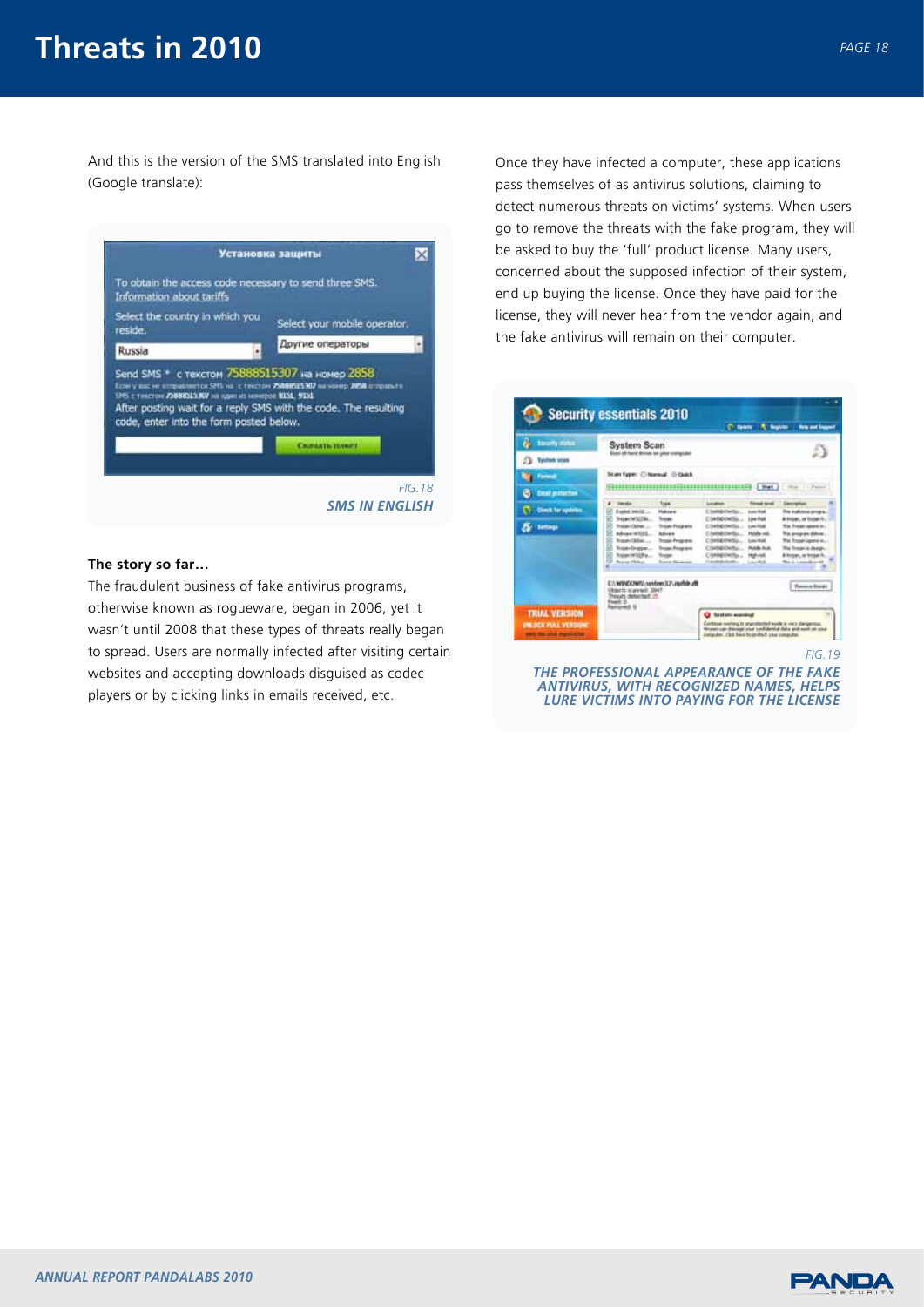It is interesting to look back at previous annual reports, and compare how this section has begun over the years. Every year, we have collected and classified more malware than in previous years, and this has been the case since, in 2005, we first announced that cyber-criminals had become profit-oriented, and we consequently predicted a boom in malware circulation.

We would have loved to have been able to start off this section by telling you that there had been a drop in the amount of new malware, but nothing could be further from the truth. In 2010, have created and distributed **one third of all viruses that exist**. These means that **34% of all malware** ever created has appeared -and been classified by our company- in the last twelve months. What's more, Panda's Collective Intelligence database, which automatically detects, analyzes and classifies 99.4% of the threats received, now has **134 million separate files, 60 million of which are malware (viruses, worms, Trojans and other threats)**.



Rounding up the figures for 2010, some **20 million new strains** of malware have been created (including new threats and variants of existing families), the same amount as in the whole of 2009. The average number of new threats created **every day has risen from 55,000 to 63,000**.

The following figures give an idea of the sheer size of the data in our Collective Intelligence database:

The following figures give an idea of the sheer size of the data in our Collective Intelligence database:

- Some 113,000 new files are received every day by Collective Intelligence, of which 63,000 are new malware samples. 99.4% are processed automatically by Collective Intelligence in real time.
- 52% of the new malware processed by Collective Intelligence exists for just 24 hours.
- In 2010, Collective Intelligence processed more than 134,000,000 files, of which more than 20,000,000 were unknown or new malware.
- To do this manually would require 1,898 technicians and 3,705,388 hours of work.
- The Collective Intelligence database occupies more than 20,000 GB or 209 billion bits.
- If this amount of information were in text format, it would be equivalent to 808,192 volumes of the Encyclopedia Britannica, with almost 32 billion pages.
- Laid end-to-end, these printed pages would stretch for over nine million kilometers, the equivalent of going to the moon and back twelve times.
- And if we had to send this information across a standard ADSL connection, it would take 1,165 days.

This lets us confirm that the cyber-crime market is currently in rude health, although this is also possibly conditioned by the increasing number of cyber-crooks with limited technical knowledge who are turning their hand to these activities.

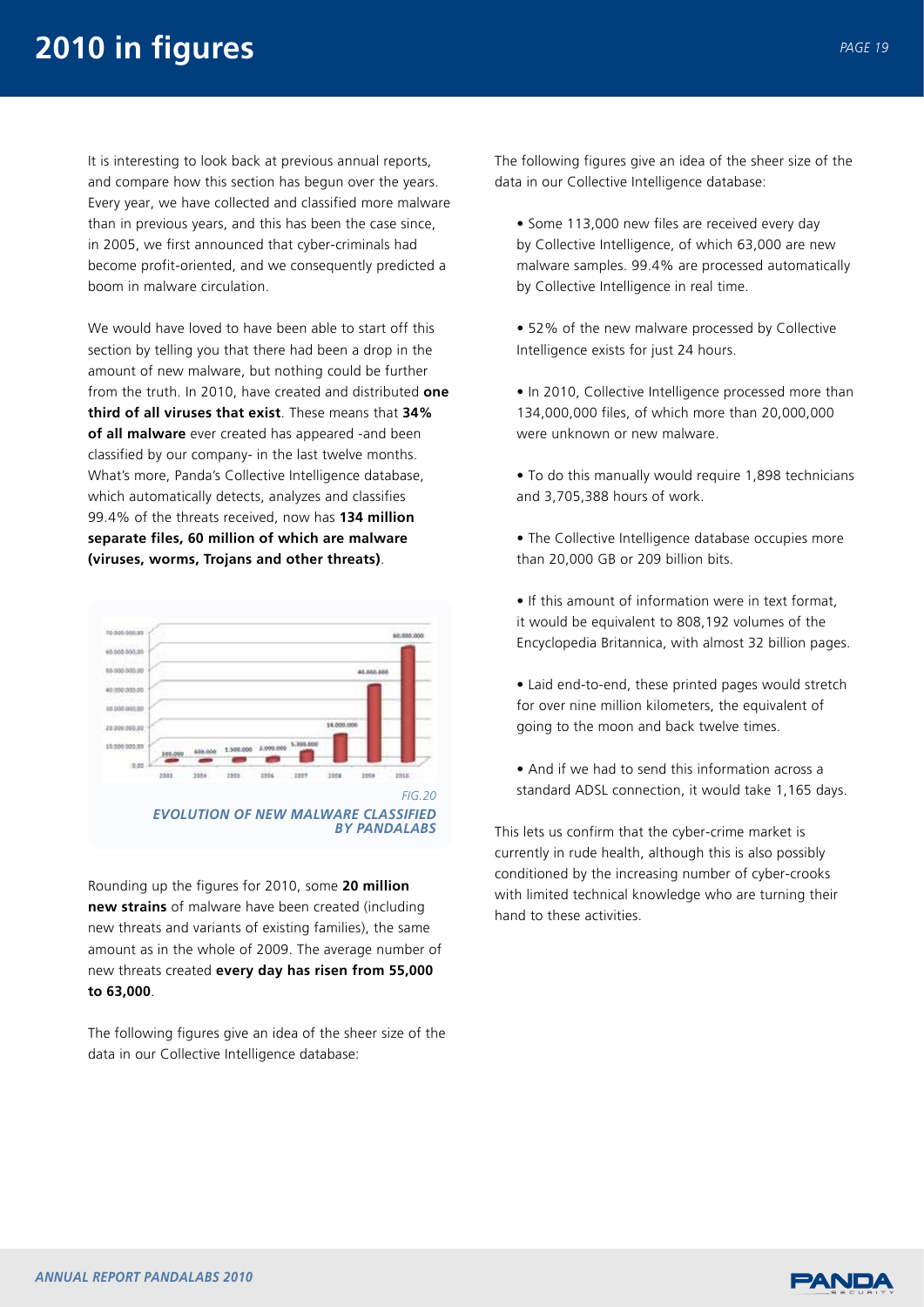This also means that although more malicious software is created, its lifespan is shorter: 54% of examples are active for just 24 hours, as opposed to the lifespan of several months enjoyed by the threats of previous years. They now infect just a few systems and then disappear. As antiviruses become able to detect new malware, hackers modify them or create new ones so as to evade detection.

Despite these dramatic numbers, there is some good news, the speed with which the number of new threats is growing has dropped since 2009: since 2003, new threats grew by at least 100 percent every year. However, so far this year they have increased by around 50 percent.

As regards the **type of malware** created this year, there are no surprises: Trojans continue to dominate, although their relative share has dropped (from 66% last year to 55.9% this year) with a shift in favor of traditional viruses, which move up to second place in the ranking (from 6.6% in 2009 to 22% in 2010).

Adware, previously in second place (with 17%), has dropped to fourth place (9.6%). Worms meanwhile, are on the rise: from3% to 10%. Spyware has also dropped significantly: from 5.7% down to 0.34%.



There is no surprise that Trojans remain as prevalent as ever, given that so many of them are designed for data or identity theft, information that can be sold on the black market. The rest, on the whole, continue to follow the trends observed over the last two years.

Some 1.26% of threats were in the category of 'others' which includes the usual suspects, distributed as follows:

| <b>Others</b>   | ℁     |
|-----------------|-------|
| Dialer          | 29,11 |
| Hacking Tool    | 26,91 |
| <b>PUP</b>      | 24,28 |
| Security Risk   | 19.17 |
| Joke            | 0,48  |
| Tracking Cookie | 0,05  |

In terms of infections, we have calculated that an average of **53% of computer users** have been infected at some time by some type of malware, even with protection installed and up-to-date. This data has been gathered from users of the free, online solution **Panda ActiveScan 2.0**.

The Top 20 ranking of infections by country for 2010 is as follows:



*TOP OF COUNTRIES WITH MORE INFECTIONS*

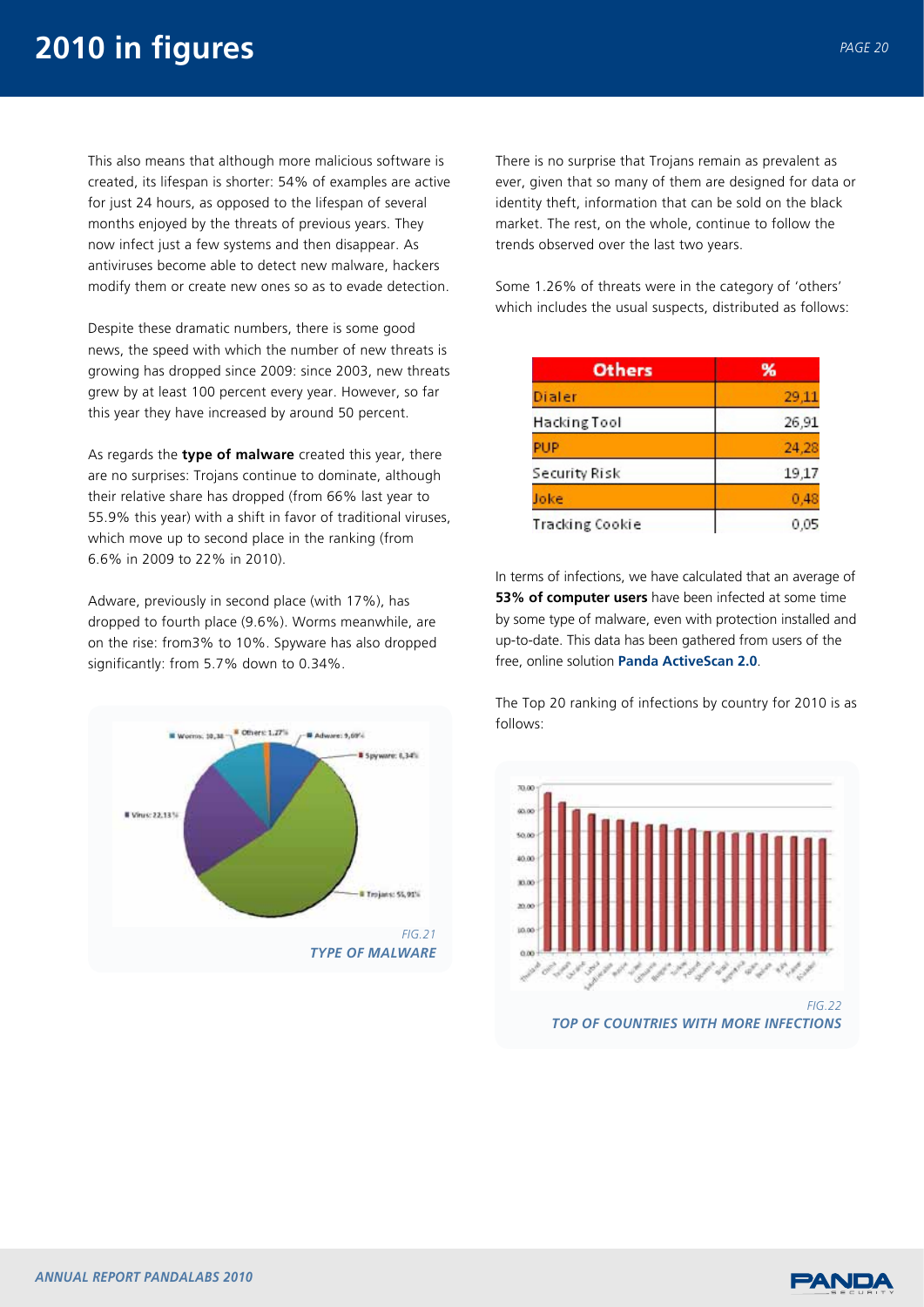# **2010 in figures** *PAGE 21*

If we compare with the Top 20 ranking in 2009, there have been some significant changes. For example, Taiwan was top of the list but has now been overtaken by Thailand and China. Countries such as Poland, Colombia, Spain or Argentina have dropped right down the list or even disappeared. While others, like Italy or France, have seen their infection ratios drop. Sweden, Portugal and the UK have all disappeared from the ranking.

Regarding **infection methods**, 2010 has seen hackers exploit social media, the positioning of fake websites (BlackHat SEO techniques) and zero-day vulnerabilities.

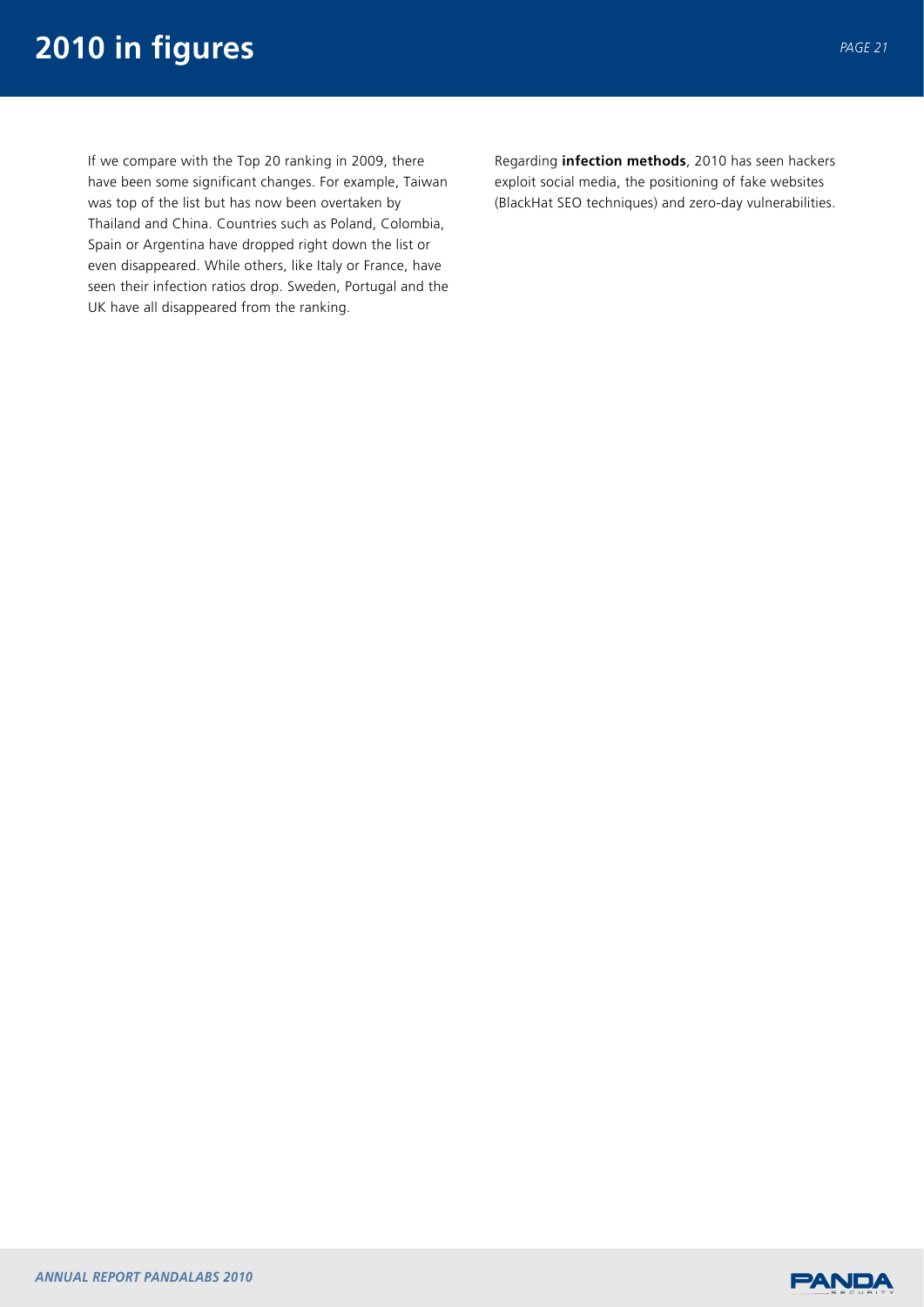BlackHat SEO is a maliciously-motivated search engine optimization technique that takes advantage of search engine functionality to promote malicious websites to the top of search results. BlackHat SEO perpetrators typically upload PHP scripts to hacked websites. These scripts query Google's trending topic service and then generate relevant HTML for the hottest search terms. The search engine is tricked into seeing the relevant material, but users are redirected to a malware distribution site when they click on the top search result link. Cyber criminals who leverage BlackHat SEO techniques to distribute malware are gaming search engines to the point where users may be put in a position where they can no longer trust search results – not good news for users or search engine companies. We have seen multiple BlackHat SEO campaigns targeting hot trending topics every single day this year, with many of them penetrating the top ranks of search results.

The first major BlackHat SEO campaign in 2010 targeted users searching for information on Google's Nexus One phone and on the earthquake in Haiti<sup>1</sup>. The first two search results for each pointed to rogueware campaign sites, and 5 out of the top 6 search results were malicious. The next Blackhat SEO attack that got our attention targeted Facebook users<sup>2</sup>. This attack was different in that it did not exploit users via the typical Google trending topic method. Instead, the cyber criminals behind the attack chose to cross-pollinate their traditional Blackhat SEO campaigns with the timely announcement of a Facebook bug, which resulting in users seeing an "unnamed application" in their Facebook account settings. This was the first time we observed Blackhat SEO attempting to target social network users.

And the campaigns just kept on coming. There have been far too many to go into any significant detail on more of them, but some of the most notable attacks targeted holidays<sup>3</sup>, sales events<sup>4</sup>, natural disasters<sup>5</sup>, muchanticipated product announcements<sup>6</sup>, sporting events<sup>78</sup>, celebrity gossip<sup>910</sup>, TV shows<sup>11</sup>, and popular toys<sup>12</sup>. The Blackhat SEO trend is likely to continue for as long as the Google trending topic service continues to be easily accessible to cyber criminals. Our research indicates that Google search results are the most vulnerable to Blackhat SEO, while Microsoft's Bing search results are relatively free of the scourge thus far.

- 
- 
- 
- 
- 
- 
- 
- 
- 1 http://pandalabs.pandasecurity.com/blackhat-seo-attack-targeting-google-nexus-one/<br>
2 http://pandalabs.pandasecurity.com/malmed-app/<br>
3 http://pandalabs.pandasecurity.com/malware-spreading-via-halloween-related-keywords
- 

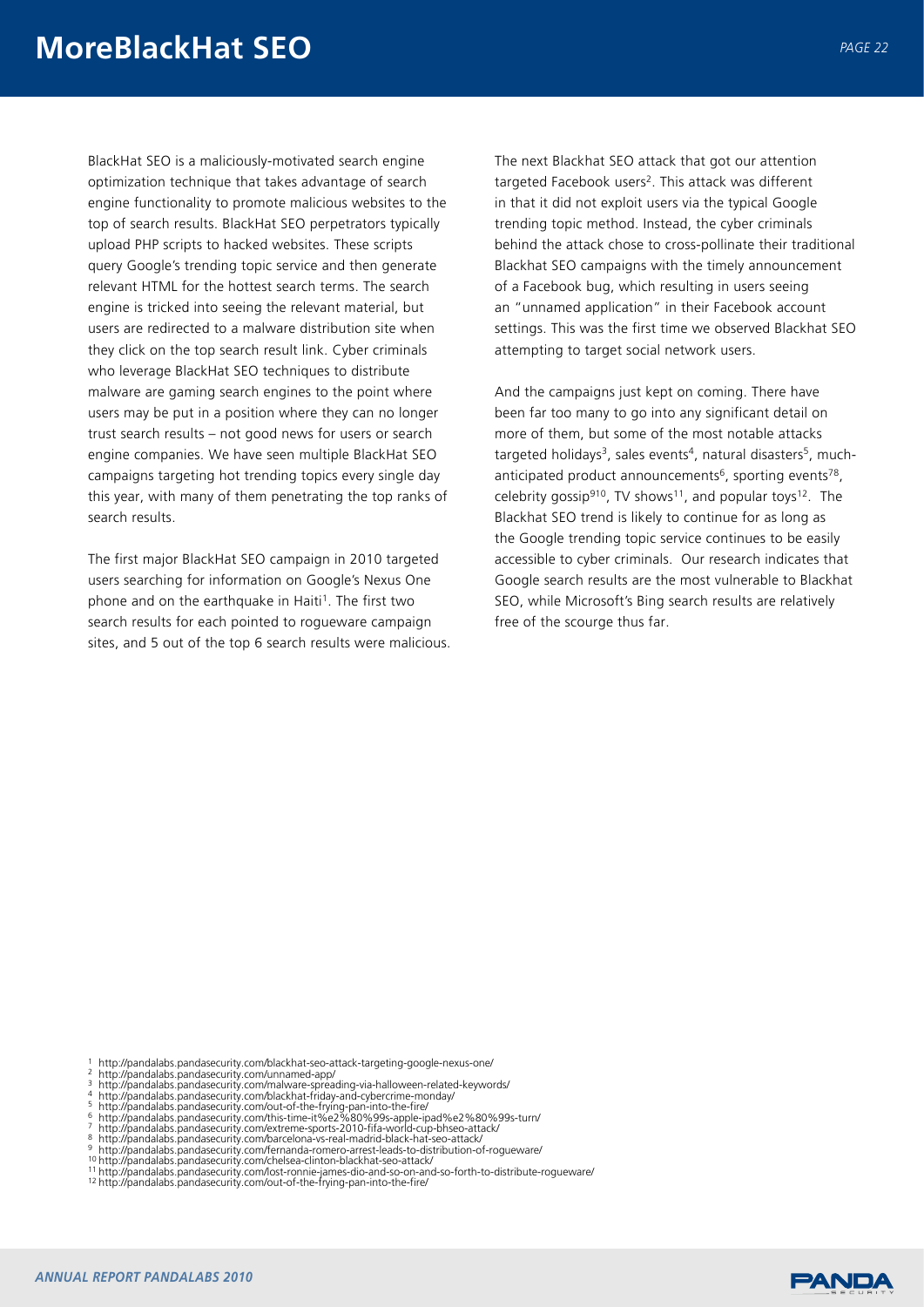You can find many reviews on the Internet comparing Windows 7 and Mac OS X, analyzing which is faster, which has better effects and features, even contrasting the price, as the Apple system only costs \$29.90. However, in this article we are going to look at the main security features offered by each one to tackle vulnerabilities and exploit techniques used nowadays to compromise systems.

Apple's market share is increasing, and as such, its operating system is now being targeted by malware developers. In fact, exploit kits that include this system are commonly available on the Internet, as is the case with "BackHole Kit Exploit", Russian software for creating botnets. In the following screenshot from this kit you can see the latest exploits for Apple, Mac OS X.



It is no surprise then that companies like Panda Security have launched security solutions<sup>13</sup> to combat threats that are now focusing on this platform.

#### **Protection measures**

Without going into too much technical detail we will now look at the two main security systems implemented in these platforms and the extent to which they make it difficult for hackers and cyber-criminals to exploit vulnerabilities and execute code on a vulnerable system.

#### **DEP (Data Execution Prevention)**<sup>14</sup>

This technique prevents the execution of data from a memory zone which does not have execution permissions. An attacker can use these zones to host malicious code before it is executed and if the DEP is enabled it prevents the code from being run, thereby protecting the system. DEP has been available on Microsoft systems since Windows XP Service Pack 2, however, Apple did not include DEP until the arrival of Snow Leopard, the latest available version of their system and the one we have used for this comparative review.

With respect to DEP, it's important to mention that there are two types of protection, one at the software level (Software-Enforced DEP also called SafeSEH) which prevents code from being run if, when an exception is thrown executing a program (which could be a vulnerability exploit), it tries to call an address outside the registered exception handlers. This system, although it prevents certain vulnerability exploits, does not constitute complete protection.

Hardware-Enforced DEP enables the NX /XD bit on compatible CPUs, and therefore depends on the hardware on which the operating system is running. This protection covers various possibilities for executing code from memory data zones. This protection can cause incompatibilities with legitimate software, and each program has to 'tell' the operating system whether or not it is compatible so that it can enable the protection when the process is launched. In other words, even though the operating system has the protection, if the software executed is not compatible with DEP, there will be no protection. Both Windows 7 and Snow Leopard have this protection enabled, for example, in Internet Explorer 8 and Safari.

<sup>13</sup> http://prensa.pandasecurity.com/2010/10/panda-security-lanza-panda-antivirus-para-mac/<br><sup>14</sup> http://en.wikipedia.org/wiki/Data\_Execution\_Prevention<br><sup>15</sup> http://en.wikipedia.org/wiki/Nddress\_space\_layout\_randomization<br><sup></sup>

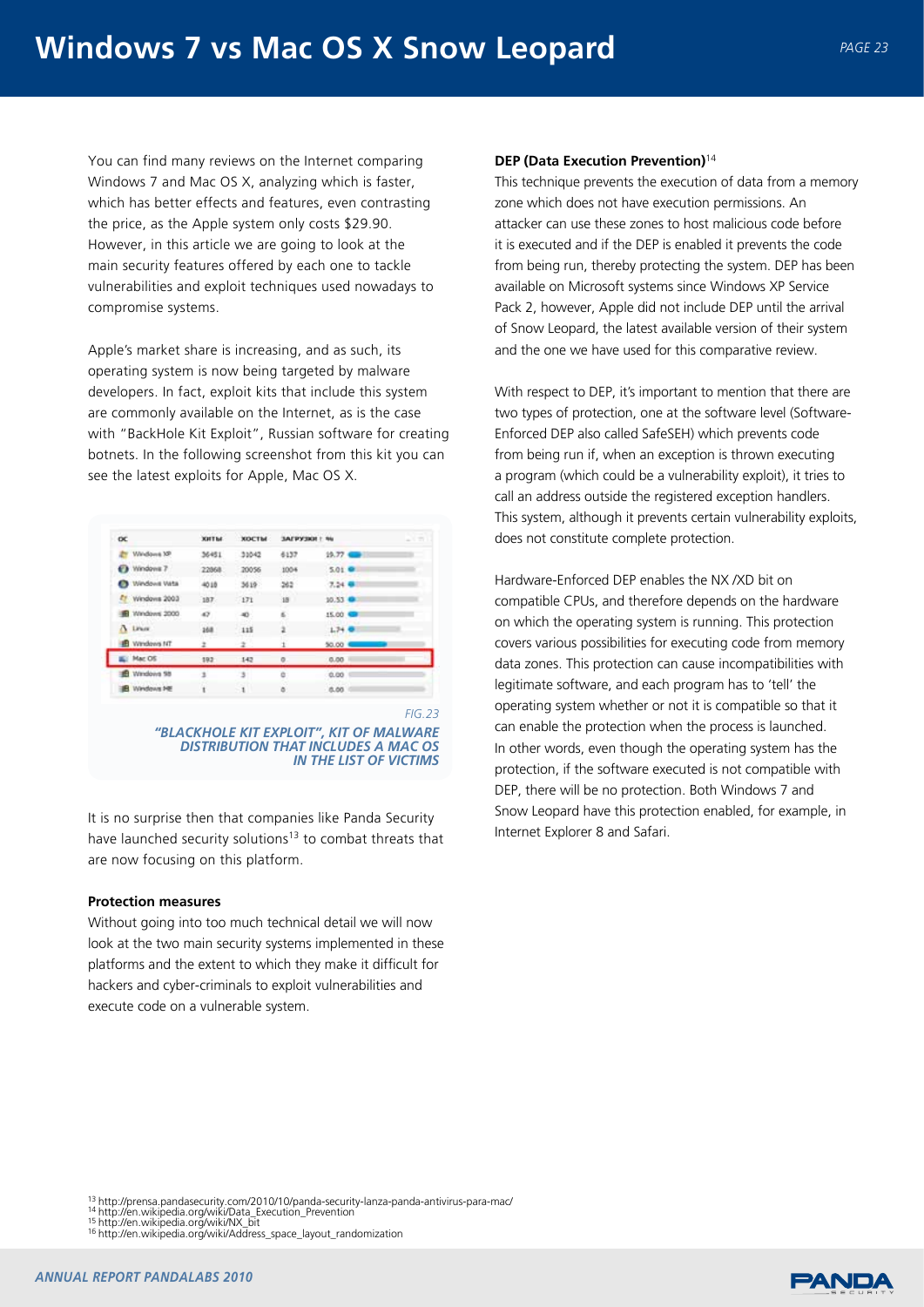Although hardware-enforced DEP notably improves security, it is still less than adequate. There are certain attack techniques where a malicious user is able (depending on the version and configuration of Windows) to disable DEP in runtime for the program or simply grant execution permissions to the memory zone where the malicious code is stored before executing it. Either way, the DEP protection is evaded. To use either of these techniques, the malicious user must insert certain calls in the code to special operating system functions, and therefore the user must know the memory address of these functions. To avoid this, and prevent execution of malicious code, both operating systems implement ASLR (Address Space Layout Randomization) technology, available in Windows 7 and MacOS X since the Leopard version. Nevertheless, both in Leopard and in Snow Leopard it is less effective than the technology implemented by Microsoft in Windows 7. As mentioned previously, the application must be 100% compatible with ASLR for this mitigation technology to be effective.

ASLR modifies the memory address of the functions that the malicious user needs in every boot of the operating system so they will not know the location and the malicious code is not operative.

ASLR is effective provided that DEP is enabled and vice versa, otherwise a malicious user would be able to evade DEP or ASLR to execute malicious code. However, if both are enabled and the application is compatible with DEP and ASLR the chances of exploiting a vulnerability to execute malicious code are practically zero.

So after this brief analysis we can say that today, although both systems have adequate technology for tackling vulnerabilities, Microsoft Windows 7 is better prepared than Snow Leopard because its implementation of ASLR is superior to that of Apple. Mac OS X users will therefore have to wait to see how Apple responds with its new operating system, Mac OS X Lion.

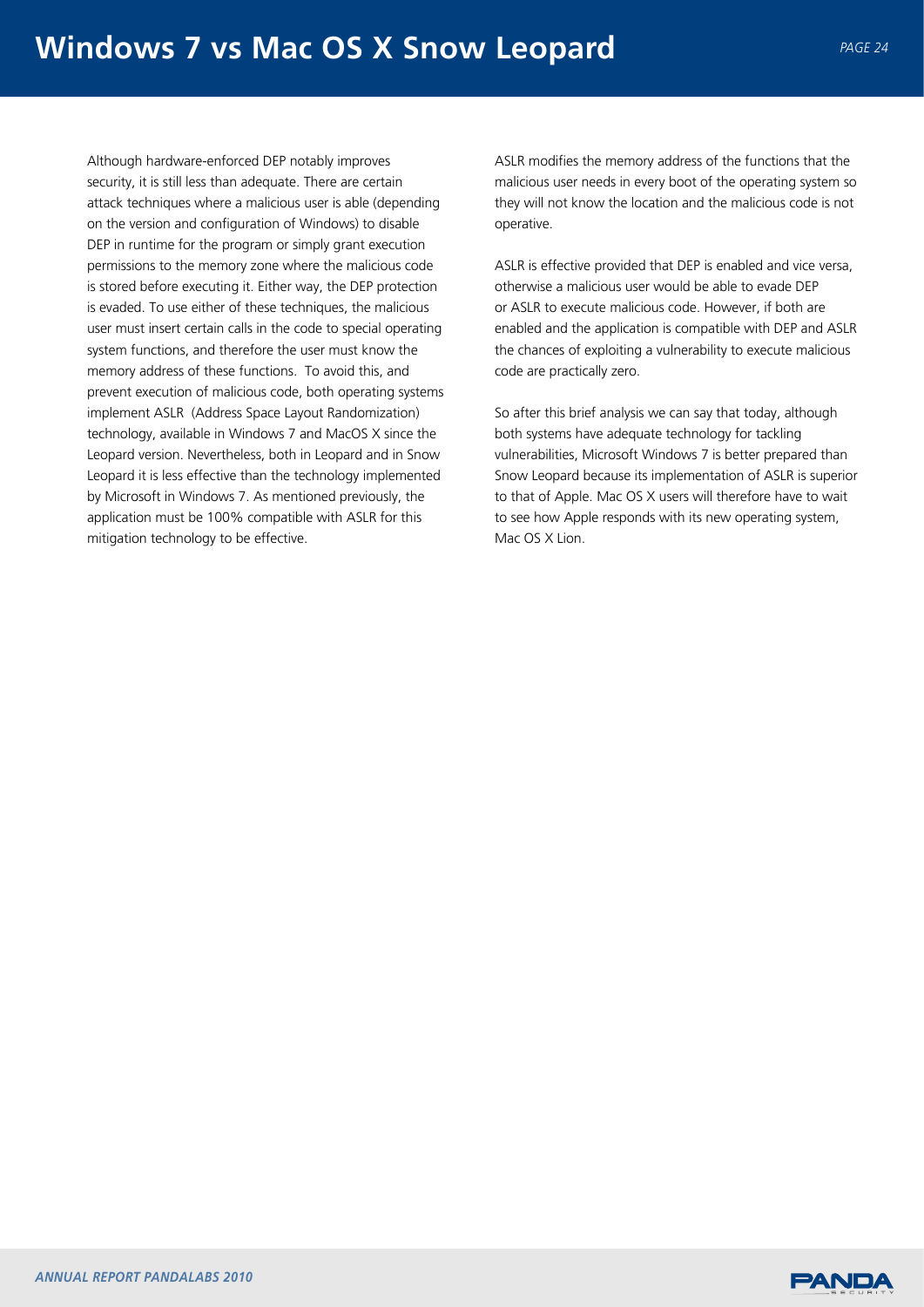# **Cell phone security** *PAGE 25 PAGE 25*

In the various reports we have published this year, we have explained the process by which two platforms (iPhone and Android) have placed themselves as leaders in the smartphone market over competitors like Symbian and Windows Mobile. These two platforms have not been able to react fast enough to this new scenario and, despite releasing new versions of their operating systems in the last months of the year, don't seem to be the most popular options.

This new scenario has obviously affected the "malware market" by causing a reduction in the malware released for the Symbian and Windows Mobile platforms, which no longer look like an attractive prospect for hackers to invest in. Despite all this, there has still been a continuous, yet minor stream of malware for Symbian platforms, strongly focused on markets where they still have a strong presence, like Asia and emerging economies.

As for the platforms that are dominating the market, they have been mostly affected by phishing attempts through fake online banking services, proof-of-concept attacks and some spyware applications.

The future looks gloomy, and even though many consider Android the most vulnerable platform due to its application release policy, we have already explained in previous articles that this strategy could have precisely the contrary effect: Given that it is no longer necessary to root the phone, most users are turning to Android Market to download applications.

As already announced, the new Windows Mobile 7 is now available to users, and despite it not doing as well as expected sales wise, we should not underestimate Microsoft's sales force especially during the 2010-2011Christmas campaign, which will undoubtedly serve to boost sales and put the Redmond company's product among the leaders.

Let's see how the Android platform penetrates the market in 2011, as the number of cell phones with this operating system installed keeps growing and growing. It could also be the year when Internet connections through cell phones become commonplace, which may turn these platforms into a more attractive target for hackers.

Let's see what new strategies cyber-mafias put in place… Whatever their tactics, we'll stay vigilant and always "One Step Ahead" to stop them.

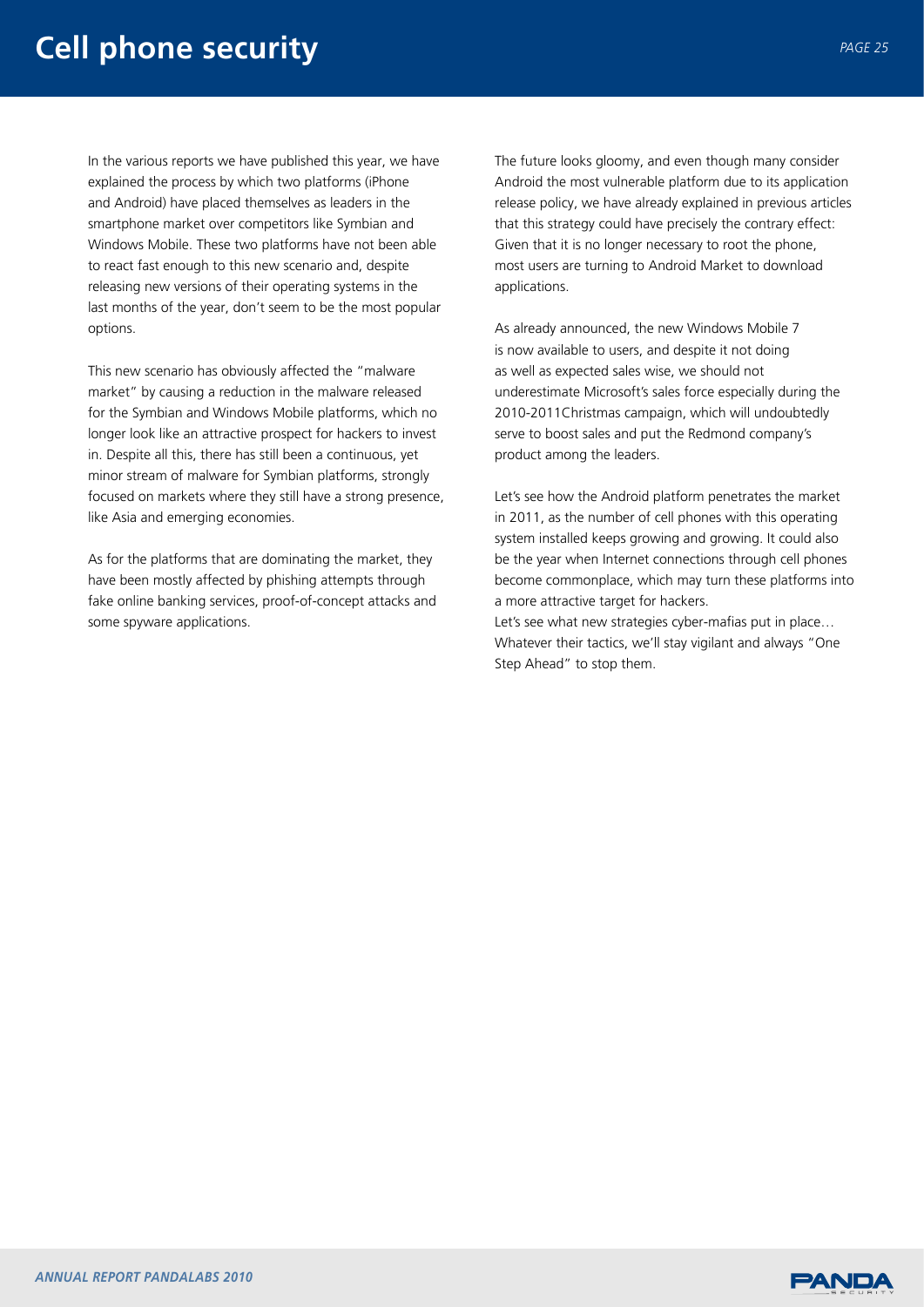Spam has continued at alarmingly high levels in 2010, although the dismantling of some botnets (such as Mariposa or Bredolad) has prevented these zombie computers from being used to send spam, with a consequent improvement in the situation. Last year, around 95% of all email traffic globally was spam, yet this figure dropped to an average of 85% in 2010.

Of all spam worldwide, some 50% is sent from just 20 countries, as illustrated below:



Pharmaceuticals continue to be the most popular subject of junk mail, followed by messages promoting fake designer products. Phishing messages designed to obtain online bank details and the like, as well as other fraud-oriented traffic have increased as a percentage of the total.

Yet this year we have seen some major new innovations in spam, which is no longer aimed solely at selling Viagra to the gullible using the most amateur-looking emails. We have witnessed spam campaigns exploiting new ruses designed to infect users.

Such was the case with an email designed to look like a message from the iTunes Store, perfectly imitating official communications from the store.

|                   |                                                                                                                                                                                                                                                                                                                                                                                        | mar-ag rance<br>Drder Number: 9050435<br>Receipt Date: 01/10/10<br>Onser Tetal: \$550.99<br><b>Billed Tar Store Credit</b> |                                                               |
|-------------------|----------------------------------------------------------------------------------------------------------------------------------------------------------------------------------------------------------------------------------------------------------------------------------------------------------------------------------------------------------------------------------------|----------------------------------------------------------------------------------------------------------------------------|---------------------------------------------------------------|
| <b>RAW Number</b> | <b>Beacription</b>                                                                                                                                                                                                                                                                                                                                                                     | Unit Price                                                                                                                 | Those who bought your<br>achiections also becape.             |
| ×                 | Whatever You Like (Darka) 453<br>Wite a Neulem - Basert a Problem                                                                                                                                                                                                                                                                                                                      | 1905.98                                                                                                                    |                                                               |
|                   |                                                                                                                                                                                                                                                                                                                                                                                        | \$418.98<br>Subtroken<br><b>Yak</b><br>\$0.00                                                                              |                                                               |
|                   |                                                                                                                                                                                                                                                                                                                                                                                        | <b>Circum Timber</b><br>3,55,7,95                                                                                          | <b>Kate East</b>                                              |
| Apple Inc.        | Please rotain for your records.<br>Figure Sox Birbs For Terms And Constitions Pertaining To This Order.<br>You can find the Tunes Store Terms of Sale and Sales Pelose by Isunohing your Tunes popication<br>and olding on Terms of Sale or Sales Polices<br>Answers to hequenty asked questors regarding the Runes Store can be found at:<br>http://www.gook.com/augobrt/flunes/3594/ |                                                                                                                            | <b><i>ANAHAMA</i></b><br><b>Londons Times</b><br>Little Boots |
|                   |                                                                                                                                                                                                                                                                                                                                                                                        |                                                                                                                            |                                                               |

 The real aim of this message is not to show products available on iTunes Store, but to entice users into clicking the "Report a problem" link which redirects to a fake Flash installer.

Another similar case has been detected involving the LinkedIn professional network. The message appears as if it has been sent from the address messages-noreply@bounce. linkedin.com on behalf of the LinkedIn communication department [communication@linkedin.com], and once again is a perfect copy of the LinkedIn email reminders.

| <b>W. Fallmer List +</b><br>Fishal<br><b>Serval</b> Trip<br><b>Suite</b><br><b>TIGGALDINAL</b><br>Creativis<br>mail<br><b>Cheferty</b><br>Options<br>nessages nongly Dixwor, Interlin.com on behalf of<br>Man 9/27/2010 12:52 PM<br>$-5 + 6$<br>Linkedon Cammunication (communication@linkedon.com)<br>- There are a total of 2 messages awaring your response. Yout your trillox now.<br>Don't want to receive email holdications? Adjust your message settings<br>Linkelin valves solic privacy, licharbite has Linkedin reads your week lettered avail<br>Drivers can without your personality. IESPIS Linksite Corporation<br>FIG.26 |                       | Mettage                                                   | <b><i><u><i><u>LAS Int</u></i></u></i></b> | Adobe FOR<br><sup>7</sup> Edgar To Pattin       | The Categoriza > | M |  |
|------------------------------------------------------------------------------------------------------------------------------------------------------------------------------------------------------------------------------------------------------------------------------------------------------------------------------------------------------------------------------------------------------------------------------------------------------------------------------------------------------------------------------------------------------------------------------------------------------------------------------------------|-----------------------|-----------------------------------------------------------|--------------------------------------------|-------------------------------------------------|------------------|---|--|
|                                                                                                                                                                                                                                                                                                                                                                                                                                                                                                                                                                                                                                          | Point                 | <b>Bapto</b><br>$1 - 2$<br>Exigond                        |                                            | <b>Create Rule</b><br><b>Citiver Juliance</b> + |                  |   |  |
|                                                                                                                                                                                                                                                                                                                                                                                                                                                                                                                                                                                                                                          | <b>From:</b>          |                                                           |                                            |                                                 |                  |   |  |
|                                                                                                                                                                                                                                                                                                                                                                                                                                                                                                                                                                                                                                          | Tac<br>Cu<br>Sültjert | Linkedby Alert                                            |                                            |                                                 |                  |   |  |
|                                                                                                                                                                                                                                                                                                                                                                                                                                                                                                                                                                                                                                          |                       |                                                           |                                            |                                                 |                  |   |  |
|                                                                                                                                                                                                                                                                                                                                                                                                                                                                                                                                                                                                                                          |                       | LinkedIn                                                  |                                            |                                                 |                  |   |  |
|                                                                                                                                                                                                                                                                                                                                                                                                                                                                                                                                                                                                                                          |                       | <b>REMINDERS</b>                                          |                                            |                                                 |                  |   |  |
|                                                                                                                                                                                                                                                                                                                                                                                                                                                                                                                                                                                                                                          |                       | Invitation remainders:<br>- From Shelston Robbin, Friend) |                                            |                                                 |                  |   |  |
|                                                                                                                                                                                                                                                                                                                                                                                                                                                                                                                                                                                                                                          |                       |                                                           |                                            |                                                 |                  |   |  |
|                                                                                                                                                                                                                                                                                                                                                                                                                                                                                                                                                                                                                                          |                       |                                                           |                                            |                                                 |                  |   |  |
|                                                                                                                                                                                                                                                                                                                                                                                                                                                                                                                                                                                                                                          |                       | PENDING MESSAGES                                          |                                            |                                                 |                  |   |  |
|                                                                                                                                                                                                                                                                                                                                                                                                                                                                                                                                                                                                                                          |                       |                                                           |                                            |                                                 |                  |   |  |
|                                                                                                                                                                                                                                                                                                                                                                                                                                                                                                                                                                                                                                          |                       |                                                           |                                            |                                                 |                  |   |  |
|                                                                                                                                                                                                                                                                                                                                                                                                                                                                                                                                                                                                                                          |                       |                                                           |                                            |                                                 |                  |   |  |
|                                                                                                                                                                                                                                                                                                                                                                                                                                                                                                                                                                                                                                          |                       |                                                           |                                            |                                                 |                  |   |  |
|                                                                                                                                                                                                                                                                                                                                                                                                                                                                                                                                                                                                                                          |                       |                                                           |                                            |                                                 |                  |   |  |
| <b>MAIL MESSAGE</b>                                                                                                                                                                                                                                                                                                                                                                                                                                                                                                                                                                                                                      |                       |                                                           |                                            |                                                 |                  |   |  |

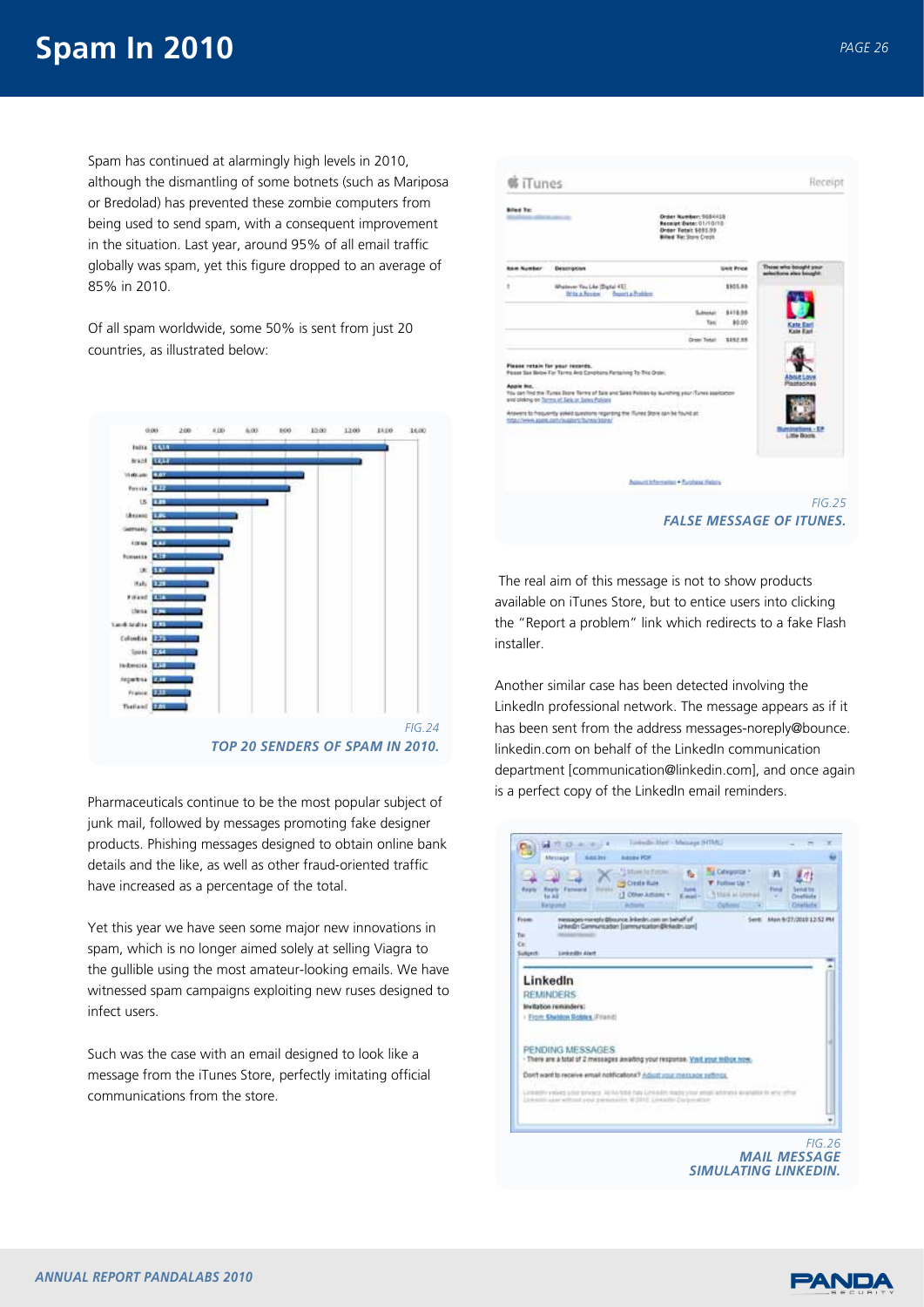# **Spam In 2010** *PAGE 27*

When the recipient goes to access the invitation, they are ultimately redirected to an online pharmaceutical store.



Social engineering techniques are still very much in vogue for tricking users, such as the 'Ministry of Transport' spam campaign, where a message -in very shaky English- advises recipients to read the attached documentation about vehicle license fee changes.

| Dec-<br>Fecha<br>Parac<br>Asunto:<br>Adjuntar: | Rita Macdonald<br>network. Other site as 1844 M. Li-<br><b>HOCE AND YET</b><br>Switch in the exhomobile hee:<br>CAR, DOCUMENTATION.2(p (46,4 KB)                                     |  |
|------------------------------------------------|--------------------------------------------------------------------------------------------------------------------------------------------------------------------------------------|--|
| Good evening                                   |                                                                                                                                                                                      |  |
|                                                | how you maybe have prepared hear, the Ministry of Transport will Changes a<br>fee for your automobile.<br>Please read attached documentation clean, in the cease of save your money. |  |
|                                                | Wish you lucky day!                                                                                                                                                                  |  |
| Eita Mandonald                                 |                                                                                                                                                                                      |  |
|                                                |                                                                                                                                                                                      |  |
|                                                | FIG 28                                                                                                                                                                               |  |
|                                                | <b>EXAMPLE OF SINOWAL.</b>                                                                                                                                                           |  |

Unsurprisingly, the documentation contained no information and was just an example of the notorious Sinowal virus.

Turning to zombies, PandaLabs has seen an average of 340,000 computers 'hijacked' every day. These computers, which form part of a botnet operated by cyber-criminals, are then used to send spam.

These services are offered, via the black market, at prices which are particularly attractive to vendors trying to sell products with no risk.

This service is not new, and is particularly aimed at users that want to send spam safely: databases with spammable addresses; rental of systems from which spam can be sent (botnets); VPNs to connect anonymously to control panels, etc.

Here are just a few real examples of how these services are sold on the black market:



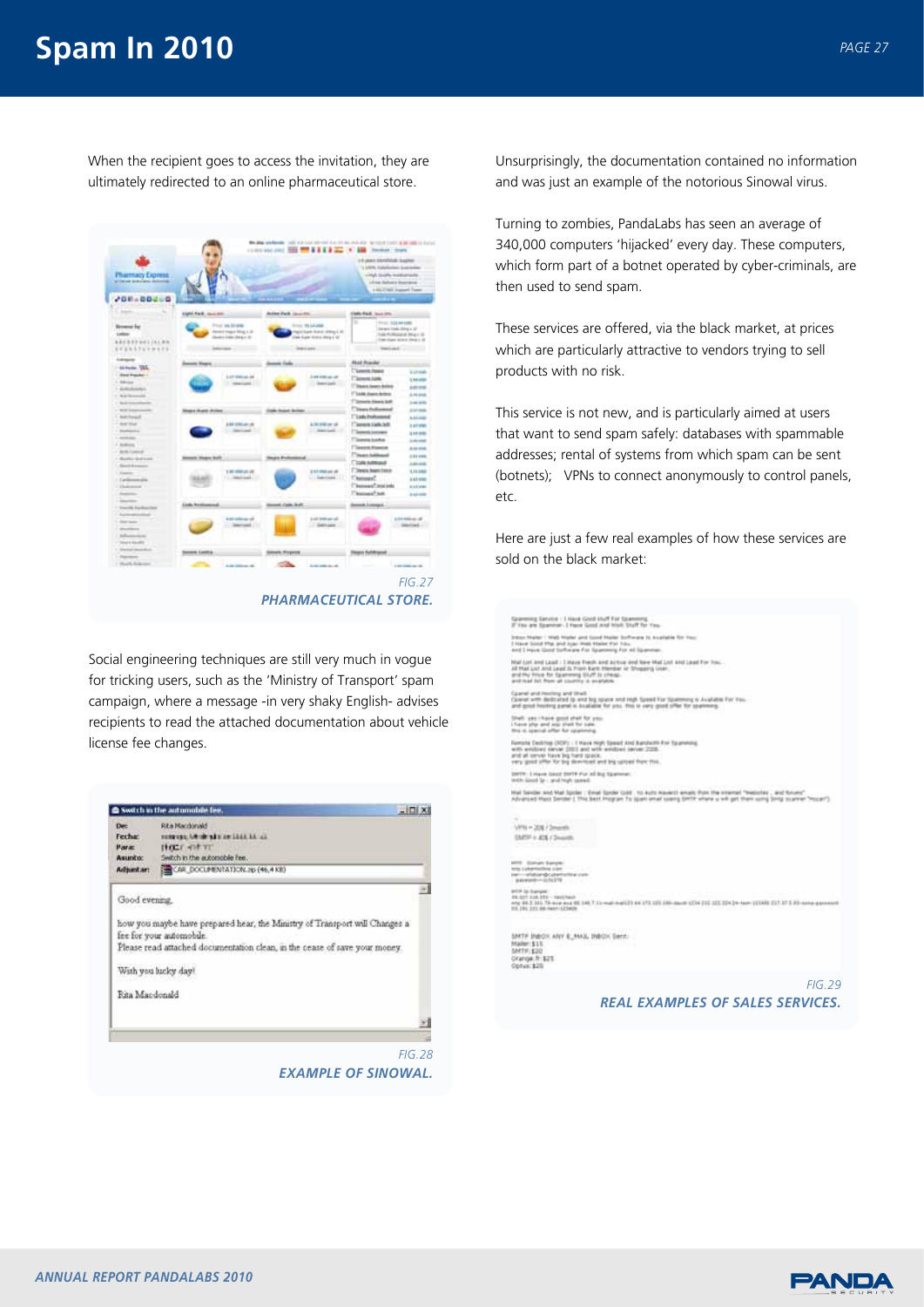During 2010, excluding the publication of the December bulletin, Microsoft has published a total of 89 patches, affecting most of its products (Windows XP, Vista, 7, 2003 and 2008, Internet Explorer, MS IIS, MS Office, MS Exchange, MS SQLServer, Windows Media Player). There is no doubt that Microsoft continues to be the number one target for malware.

Of all these vulnerabilities, two design flaws in Microsoft Windows stand out. Around mid-June, a 0-Day vulnerability, CVE-2010-2568, appeared which affected all versions of Windows from Windows XP and even Beta versions of Windows 7 Service Pack 1 and Windows Server 2008 R2 Service Pack 1 and was classified by Microsoft as critical.

The problem arises because Windows incorrectly handles shortcut files (.lnk and .pif), allowing a malicious user to execute remote code when a specially-crafted shortcut icon is viewed. The vulnerability was first exploited in the wild using the malware Rootkit/TmpHider. Because of the way it is exploited, as with the Autorun malware family, USB devices are the principal distribution vectors for malware that leverages this vulnerability.

As it was a critical vulnerability, Microsoft immediately published a workaround, though the solution was considered too 'aggressive', eliminating all Windows shortcut icons. The Internet community moved into action and other workarounds appeared, not connected to Microsoft, to mitigate the exploit of this vulnerability. Among them was the Ariad tool from the researcher Didier Stevens. Although there is now a patch for this vulnerability [MS10-046], it is not applicable in Windows XP SP2, and so tools like Ariad continue to be useful for protecting these versions of Windows that are outside the Microsoft security patch cycle. Some two months later, on August 2, Microsoft finally fixed the security hole with the publication -as mentioned- of MS10-046.

Adobe has also suffered a lot throughout the year, particularly with Adobe Acrobat and Adobe Reader. Attackers have concentrated their fire on these two products, as a simple way of infecting users. It is normal to be wary when you receive an email with an executable attachment, but not so much when you receive a PDF, and becoming infected by viewing a PDF online through your browser has horrendous implications.

Given the situation, many people opted to use Foxit Reader as a PDF reader, but all that glistens is not gold, and 0-Days have also appeared for this program. This serves to remind us that no program is 100% secure, there are just some programs that have yet to receive the full attention of malware developers.

One piece of good news is that Adobe has taken the initiative and published a new version of its PDF reader, Adobe Reader X, which includes a sandbox that adds an additional layer of security, so that even if the vulnerability is exploited, the environment in which the malware can operate is limited. It is effectively confined to the sandbox, restricting access to the system and preventing files from being overwritten or malware from being installed and run. This is a good initiative by Adobe. We will be keeping a close eye on how malware develops in this direction, as hackers will no doubt be looking for ways to bypass the sandbox.

We must also make mention in this section of the outstanding issue of the year: Stuxnet. This is one of the most complex examples of malware to emerge in recent years. Apart from being able to reprogram industrial PLCs (specifically Siemens WinCC SCADA systems), which means it can alter operational behavior in power plants, nuclear plants, etc. It also exploits five different vulnerabilities, four of them 0-days.

The vulnerabilities exploited are:

- Microsoft Windows Server Service RPC Handling
- Remote Code Execution Vulnerability (MS08-067)
- Microsoft Windows Shortcut 'LNK/PIF' Files Automatic File Execution Vulnerability (MS10-046)
- Microsoft Windows Print Spooler Service Remote Code Execution Vulnerability (MS10-061)
- Microsoft Windows Kernel-Mode Drivers Privilege Escalation (MS10-073)
- Windows Task Scheduler Privilege Escalation

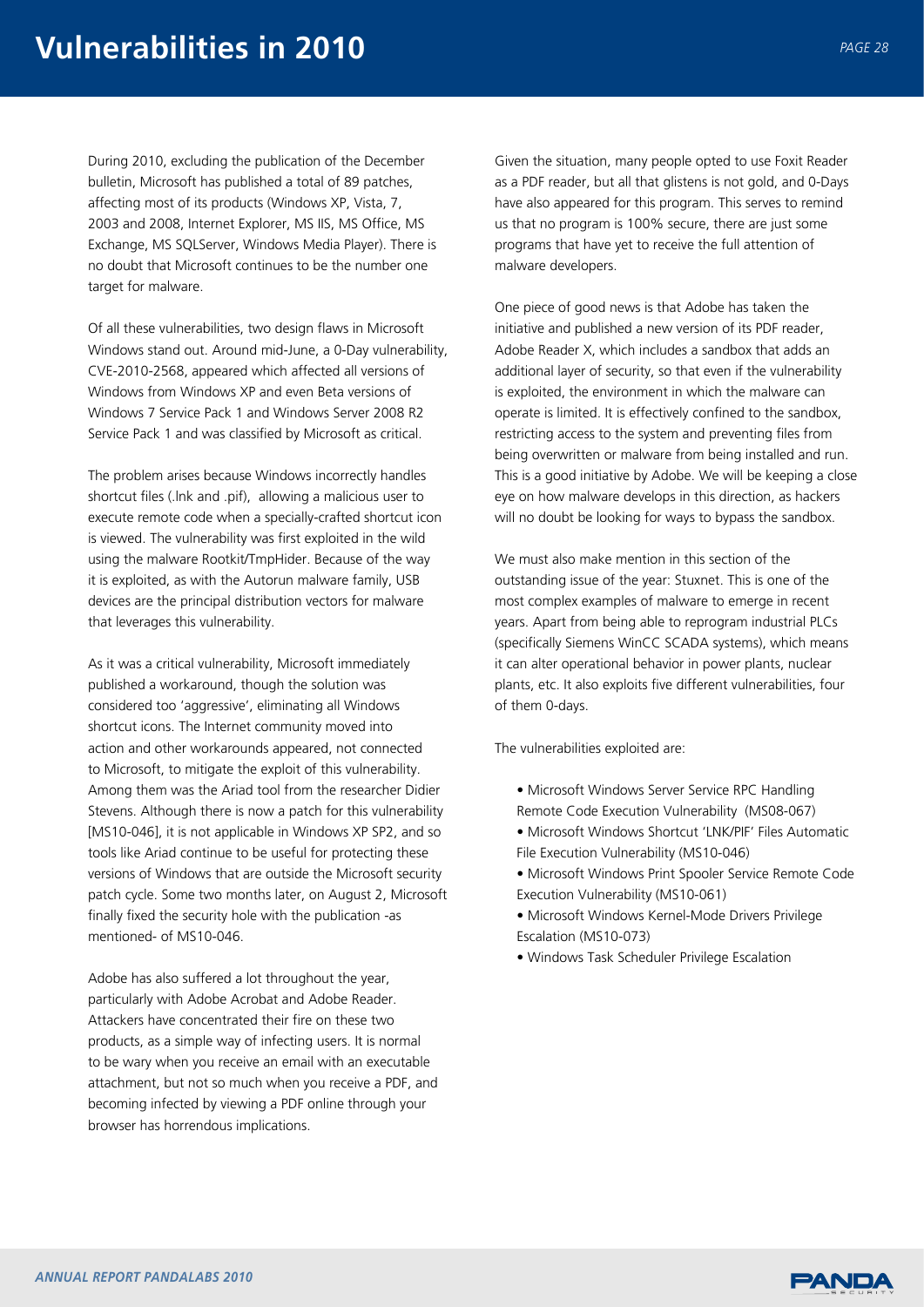The first of these is an old issue, from 2008, but is still actively exploited by malware. MS10-046 was patched by Microsoft in August, with the MS10-046 bulletin, as we mentioned in the last couple, and the third vulnerability, MS10-061, was resolved in September. With respect to the last two, which allow privilege escalation, only the first has been resolved, with the publication in November of MS10- 073. Microsoft has confirmed that the last of these will be patched in the near future, probably at the beginning of 2011, but no date has been set.

Pandalabs urges users to update all systems with the corresponding Microsoft patches, as MS10-046 and MS10- 061 could allow remote execution of code, consequently permitting an attacker to take control of the system.

Over the last quarter, and to continue with vulnerabilities affecting Microsoft products, we would like to draw attention to a new vulnerability (CVE-2010-3962) affecting Internet Explorer 6, 7 and 8, allowing remote execution of code via CSS. Although in early November, this vulnerability was barely being used by malware, this is no longer the case by the middle of the month, with the publication of exploits, and so no doubt Microsoft will shortly release a patch.

Mozilla Firefox was also impacted by a 0-Day that appeared around the beginning of October, affecting versions 3.5 and 3.6 of the browser. Among other consequences, the Nobel Prize website was compromised by having the code needed to exploit this vulnerability injected. At the end of October, Firefox published updates for Firefox and Thunderbird to resolve the problem.

Going back to Adobe, in this last quarter we have once again seen 0-Day exploits for their products. At the end of October, a new 0-Day affected various versions of Adobe Flash Player, specifically 10.1.85.3 in Windows, Macintosh, Linux and Solaris, 10.1.95.2 in Android, the authplay.dll component of Adobe Reader 9.4 for Windows, Macintosh and UNIX and Adobe Acrobat 9.4 for Windows and Macintosh. This vulnerability, identified as CVE-2010- 3654, allows remote execution of code. It was a 0-day actively exploited by malware, leading Adobe to publish the corresponding solutions.

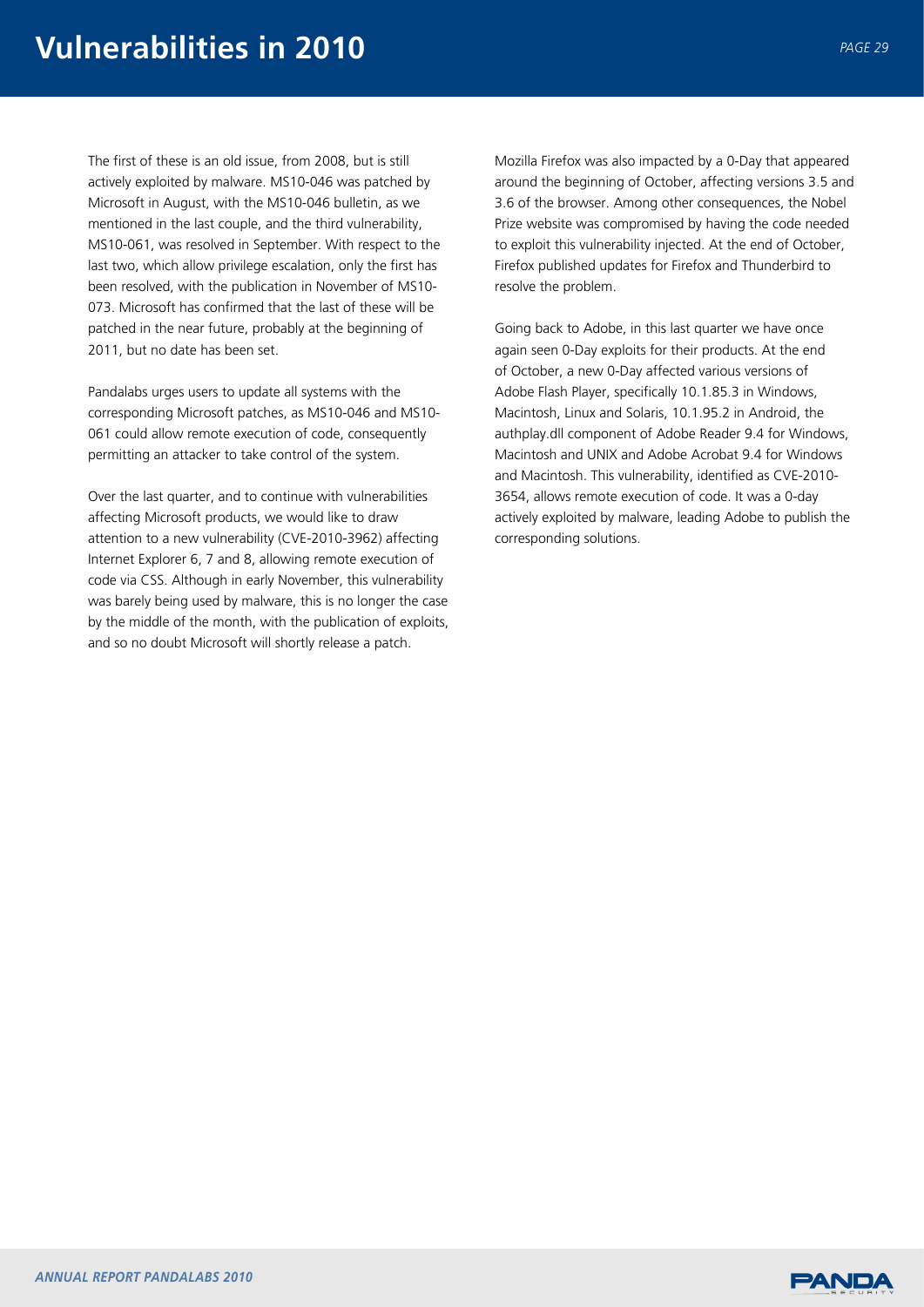There will be few radical innovations in cyber-crime during 2011. **Cyber activism** and **cyber war**; **more malware** aimed at generating a profit, **social media**, **social engineering** and **malicious codes with the ability to adapt** to avoid detection will be the main protagonists in 2011. There will also be an increase in the **threats to Mac users**, new efforts to attack **64-bit systems** and new **zeroday exploits**.

Once again we have dusted off the crystal ball and this is a summary of what we reckon will be the ten major security trends during 2011:

**1. Malware creation.** In 2010 we have seen a significant growth in the amount of malware, which has been a constant theme of the last few years. This year, more than 20 million new strains have been created, more than in 2009. At present, Panda's Collective Intelligence database stores a total of over 60 million classified threats. The actual rate of growth year-on-year however, appears to have peaked: Some years ago it was over 100%. In 2010 it was 50%. We will have to wait and see what happens in 2011.

**2. Cyber war.** Stuxnet and the Wikileaks cables suggesting the involvement of the Chinese government in the cyber-attacks on Google and other targets have marked a turning point in the history of these conflicts. In cyber wars, as with other real-world conflicts today, there are no ranks of uniformed troops making it easy to distinguish between one side and another. This is like guerrilla warfare, where it is impossible to discern who is launching the attack or from where. The only thing it is possible to ascertain is the objective.

In the case of Stuxnet, it was clearly an attempt to interfere with processes in nuclear plants, Specifically, with uranium centrifuge. Attacks such as these, albeit more or less sophisticated, are still ongoing, and will no doubt increase during 2011, although many of them will go unnoticed by the general public.

**3. Cyber-protests.** Undoubtedly the major new issue in 2010. Cyber-protests -or hacktivism- are all the rage. This new movement was initiated by the Anonymous group and Operation Payback, targeting firstly organizations trying to close the net on Internet piracy, and later in support of Julian Assange, founder of Wikileaks. Even

users with limited technical know-how can join in the distributed denial of service attacks (DDoS) or spam campaigns.

Despite hasty attempts in many countries to pass legislation to counter this type of activity, effectively by criminalizing it, we believe that in 2011 there will be yet more cyber-protests, organized by this group or others that will begin to emerge. The Internet is increasingly important in our lives and is a channel for expression that offers anonymity and freedom, at least at the moment, so we will no doubt see more examples of this kind of civil protest.

**4. Social engineering.** There is a saying that goes something like "humans are the only animals to trip twice over the same stone". Surely this is true, and one good example of this is the continued use of social engineering to infect unwary users. In particular, cyber-criminals have found social media sites to be their perfect working environment, as users are even more trusting than with other types of tools, such as email.

Throughout 2010 we have witnessed various attacks that have used the two most popular social networks - Facebook and Twitter- as a launch pad. In 2011 we fully expect that not only will hackers continue to use these media, but that they will also be used more for distributed attacks.

Moreover, BlackHat SEO attacks (indexing and positioning of fake websites in search engines) will also be widely employed throughout 2011, as always, taking advantage of hot topics to reach as many users as possible.

With the continued expansion of all types of multimedia content (photos, videos, etc.), a significant amount of malware will be disguised as plugins, media players and other similar applications. It is not so much that other methods have disappeared, such as PowerPoint presentations passed on from friend to friend, but security education and awareness campaigns have taught users to be wary of these types of applications.

As ingenuity often flourishes in times of crisis, and sadly, as technical expertise is increasingly less necessary for cyber-criminals, we are bound to see waves of new and convincing methods designed to trick unwary users: romantic offers online, spoof job adverts, increasingly

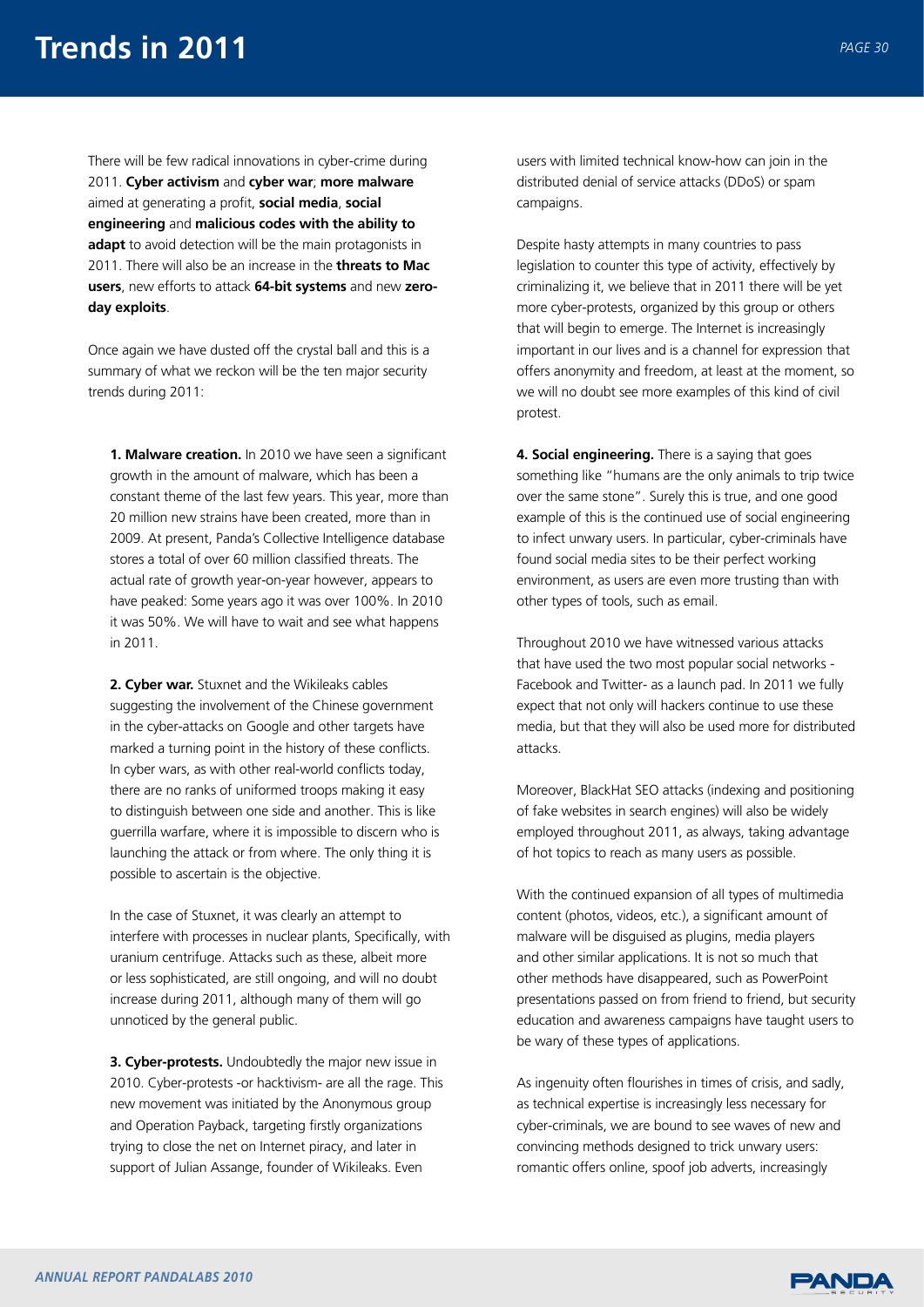sophisticated scams, phishing attacks not just targeting banks but also pay platforms, online stores, etc…

In short, now more than ever, common sense is one of the most important defensive tools for securing our online lives, though as is often said, this is the least common of the senses.

#### **5. Windows 7 influencing malware development.**

As we mentioned last year, it will take at least two years before we start to see the proliferation of threats designed specifically for Windows 7. In 2010 we have begun to see a shift in this direction, and we imagine that in 2011 we will continue to see new cases of malware targeting users of this new operating system.

**6. Cell phones.** The eternal question: When will malware for cell phones really take off? It would seem that in 2011 there will be new attacks, but still not on a massive scale. Most of the existing threats target devices with Symbian, an operating system which is now on the wane. Of the emerging systems, PandaLabs' crystal ball tells us that the number of threats for Android will increase considerably throughout the year, becoming the number one target for cyber-crooks.

**7. Tablets?** The overwhelming dominance of iPad in this terrain will start to be challenged by new competitors entering the market. Nevertheless, save the odd proofof-concept or experimental attack, we don't believe that tablet PCs will become a major consideration for the criminal fraternity in 2007.

**8. Mac.** Malware for Mac exists, and will continue to exist. And as the market share continues to grow, so the number of threats will grow accordingly. Of most concern is the number of security holes affecting the Apple operating system. Let's hope they get 'patching' as soon as possible, as hackers are well aware of the possibilities that such vulnerabilities offer for propagating malware.

**9. HTML5.** What could come to replace Flash, HTML5, is the perfect target for many types of criminals. The fact it can be run by browsers without any plug-ins makes it even more attractive to find a security hole that can be exploited to attack users regardless of which browser they use. We will see the first attacks in the coming months.

#### **10. Highly dynamic and encrypted threats.**

This is something we have already seen over the last two years, and we fully expect this to increase in 2011. There is nothing new about profit-motivated malware, the use of social engineering or silent threats designed to operate without victims realizing. Yet in our anti-malware laboratory we are receiving more and more encrypted, stealth threats designed to connect to a server and update themselves before security companies can detect them. There are also more threats that target specific users, particularly companies, as information stolen from businesses will fetch a higher price on the black market.

The overall picture is not improving. It is true that in 2010 we have seen several major arrests that have hit hard in the world of cyber-crime. Yet this is sadly insufficient when we consider the scale of what we are fighting against. Profits from this black market amount to thousands of millions of dollars, and many criminals operate with impunity thanks to the anonymity of the Internet and numerous legal loopholes. The economic climate has contributed to the seriousness of the situation: as unemployment grows in numerous countries, many people see this as a low risk opportunity to earn money, though this does not detract from the fact that it is a crime.

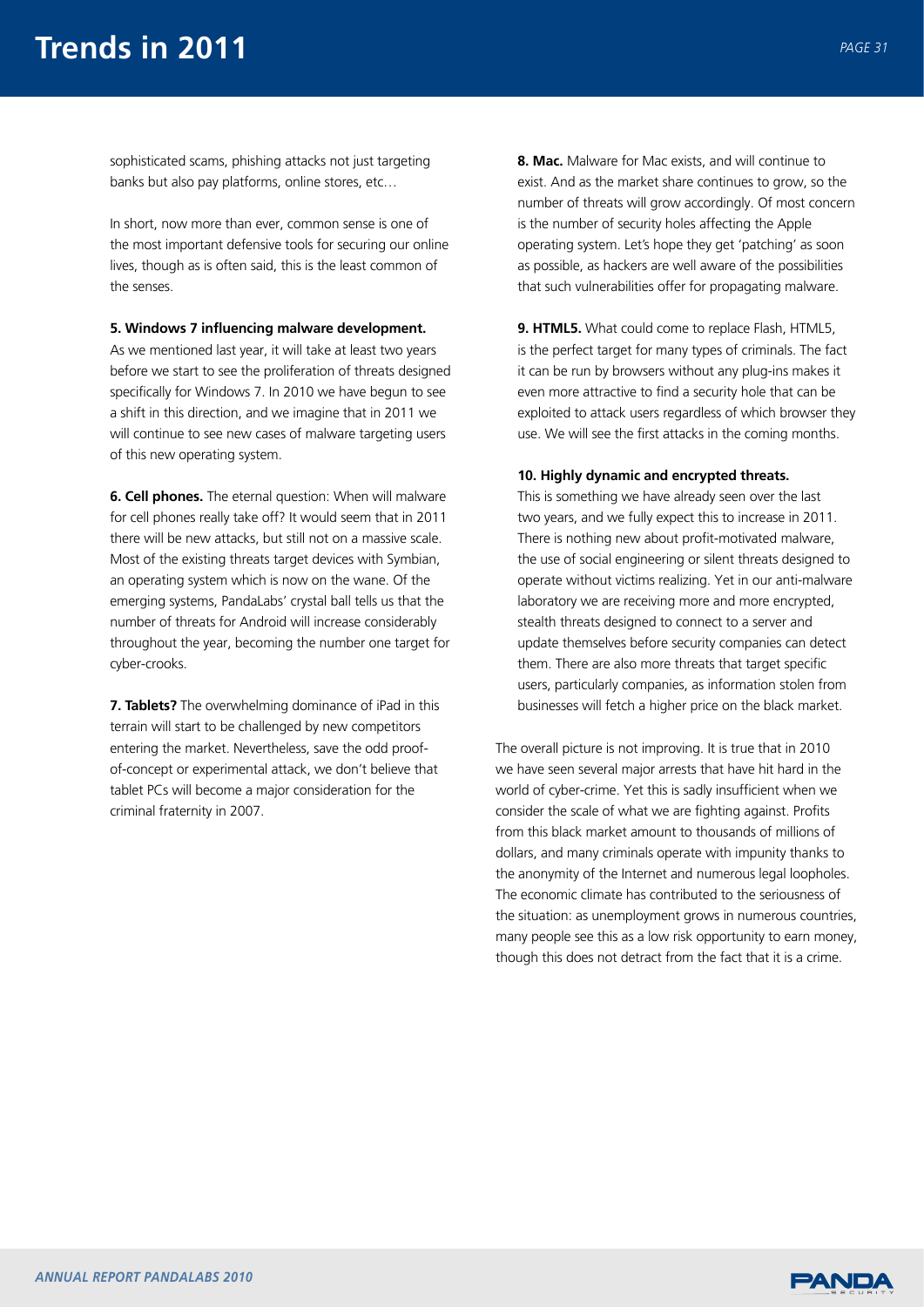# **Conclusion** *PAGE 32*

When we tell people about everything that is happening and we see their reaction, we usually ask them what they think about the situation… We will not repeat the answer we normally get (it might be a bit too crude and colloquial), so let's just say that it scares them.

It is true that from a global perspective, the situation looks serious. And rightfully so. However, this shouldn't discourage us from using the Internet, online banking or shopping services, social networking sites… That is, it shouldn't prevent us from enjoying everything good the Internet has to offer.

It only means that we must be wary, cautious and ready for anything that may happen. Unfortunately, the real world also suffers from insecurity (maybe now even more due to the financial crisis), and that doesn't prevent us from going out and living a normal life. However, we must stay alert and avoid running unnecessary risks.

We are sure that the 2011 year will be much more interesting with regards to malware, and maybe more dangerous too. However, our will to keep defending security both in the public and private arena will bring us forward in our struggle to defeat this most tenacious enemy.

We hope you have a good start to the New Year and achieve all you expect in 2011… in the security field as well. Happy 2011!